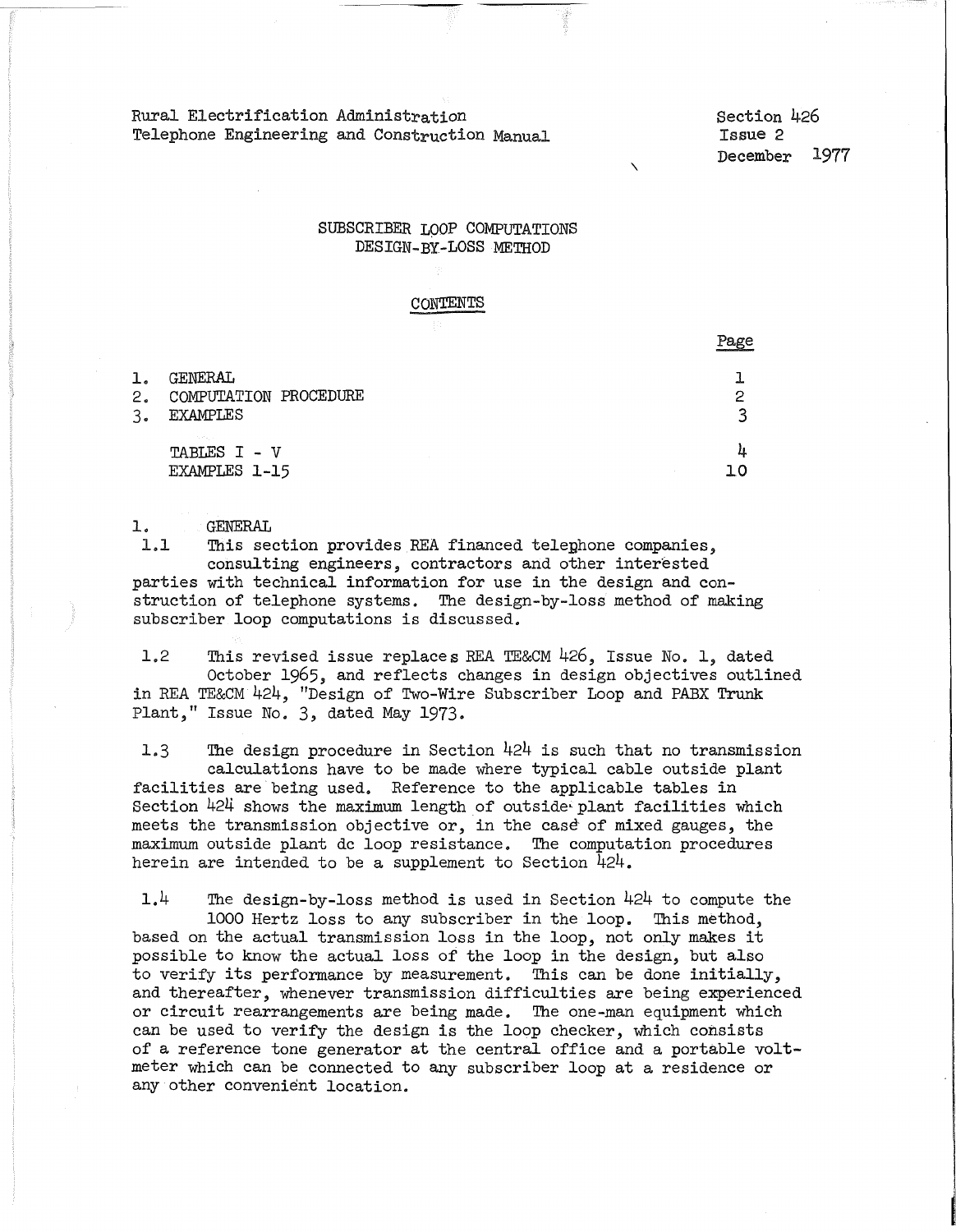- 2. COMPUTATION PROCEDURE<br>2.1 The computation proced
	- The computation procedure for obtaining the 1000 Hertz loss, using the design-by-loss method, is carried out as follows:

Total 1000 Hz Circuit Loss= Length (in kf or mi) times the attenuation at 1000 Hz (in  $dB/kf$ or dB/mi.) for each different type facility

- + Bridged Tap Isolator Loss
- + Bridged Tap Loss
- + Drop Wire Loss
- + Subscriber Carrier Loss
- + VF Repeater Gain
- + Long Line Adapter Loss<br>+ Loop Extender Loss
- 
- Reflection Loss
- + Other Losses or Gains

2.2 The 1000 Hertz loss (or gain) for each of the facilities and equipment in paragraph 2.1 is given in Tables  $I - IV$ . Table V gives a summary of all abbreviations used in this TE&CM.

2.3 Where loaded loops are extended with nonloaded cable, the loaded portion of the loop is taken to be that between 0.5 end sections. That is, the loaded loop begins at 0.5 end section at the central office end  $(0.4$  to  $0.6$  is acceptable) and ends at  $0.5$  end section after the last loading point.

2.4 All applicable information in Tables I - IV for D-66 loaded cables applies to H-88 loaded cables since their attenuation rates at 1000 Hertz are equal.

2.5 The de resistance and attenuation information and all examples shown herein are based on a temperature of  $68^{\circ}$ F (20 $^{\circ}$ C). Since resistance and attenuation increase with an increase in temperature, the data given herein must be modified for temperatures other than  $68^{\circ}$ F. Change the  $68^{\circ}$ F, 1000 Hertz attenuation by + 1% for every + 10<sup>o</sup>F'change in temperature for nonloaded cables and open wire lines. For loaded cables, a change of only +  $5^{\circ}$ F necessitates modifying the attenuation by  $+ 1\%$ . DC loop resistance is affected by temperature change in the same proportion as the loaded cable attenuation.

2.6 For purposes of computation, a reflection loss for dissimilar facilities should be assessed only when the loss of each of the facilities at 1000 Hertz is 1 dB or greater. While this simplified approach is not theoretically rigorous, it is a practical one and the loss in accuracy is not significant.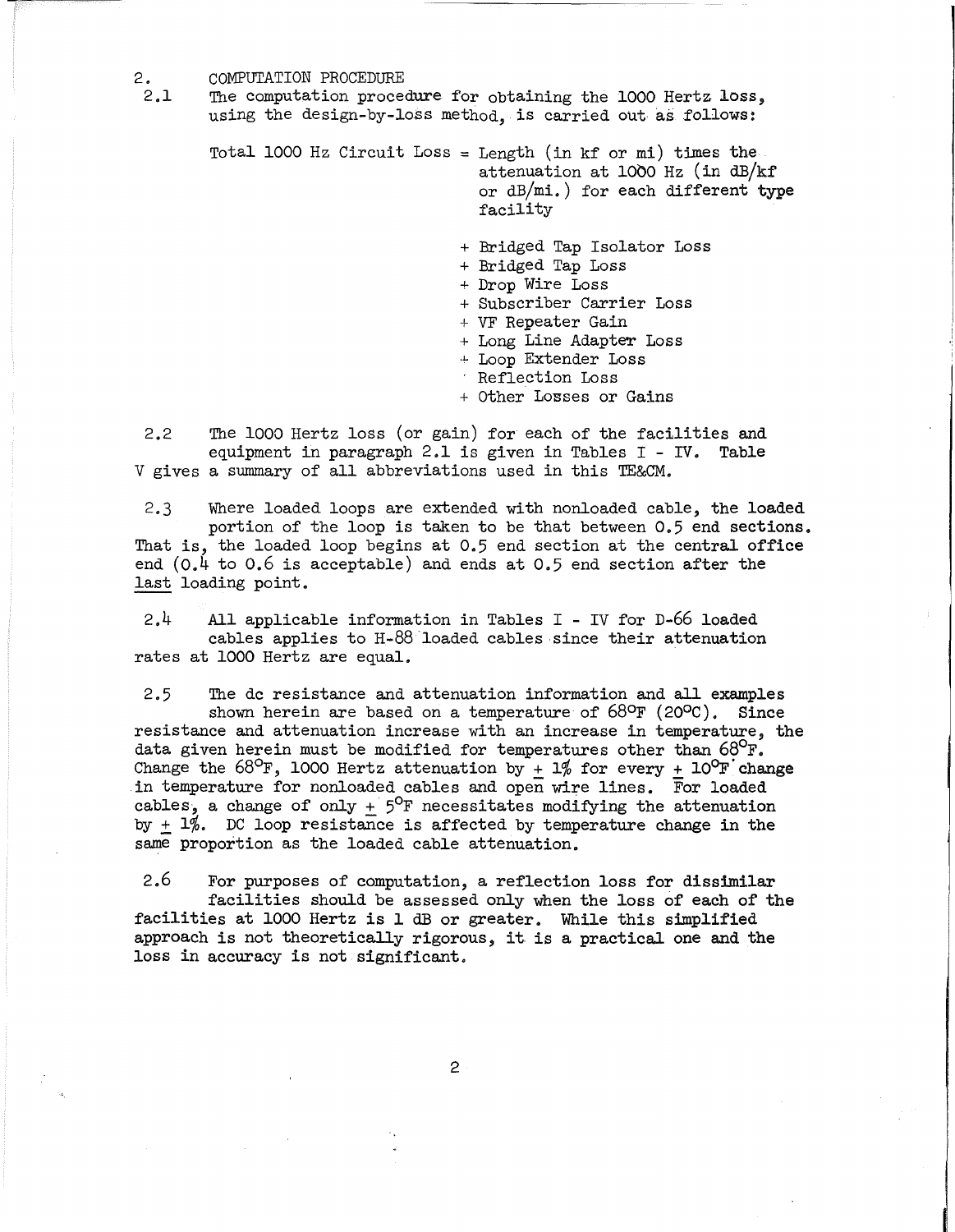3. EXAMPLES

3.1 Examples 1-15 illustrate the computational procedure for a number of typical outside plant facilities. The central office loss of 0.5 dB is not shown and is not included in the subscriber loop loss budget.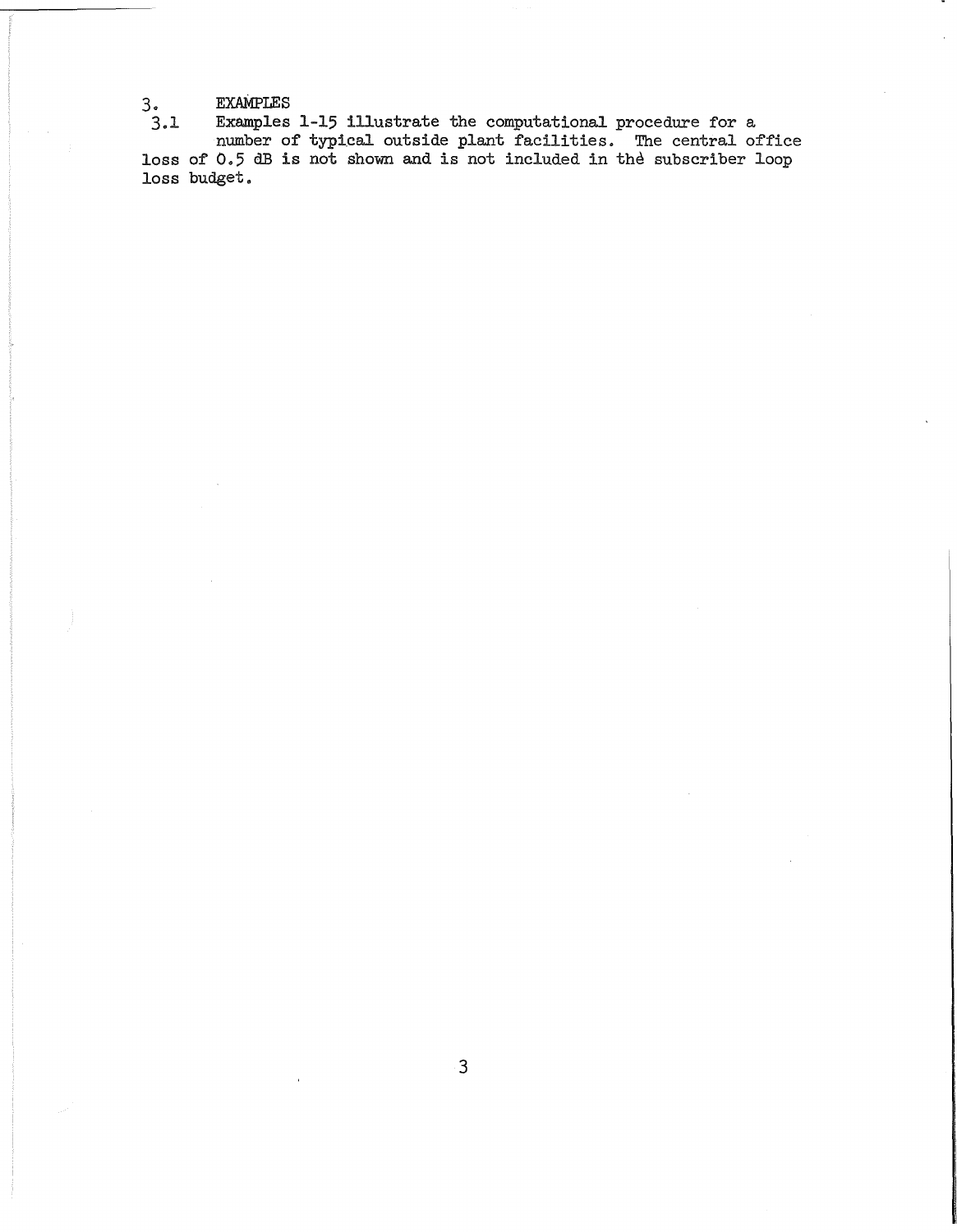# TABLE I

 $\overline{1}$ 

# FACILITY LOSS AT 1000 HERTZ

| FACILITY                                                                                                                                                                                                                  | dB/ml                                                   | dB/kf                                                        | dB/km                                                        |
|---------------------------------------------------------------------------------------------------------------------------------------------------------------------------------------------------------------------------|---------------------------------------------------------|--------------------------------------------------------------|--------------------------------------------------------------|
| $26 - Ga$ . NL $HC1$<br>Cable<br>11<br>$24-Ga$ . NL<br>11<br>11<br>$\mathbf{H}$<br>$22-Ga$ . NL<br>11<br>n<br>19-Ga. NL                                                                                                   | 2.90<br>2.28<br>1.80<br>1.25                            | 549ء<br>.432<br>.341<br>.237                                 | 1.80<br>1.42<br>1.12<br>.78                                  |
| 26-Ga. D-66 <sup>2</sup> , H-88 HC Cable<br>$24 - Ga. D - 66$ , $H - 88$ "<br>-11<br>11<br>22-Ga. D-66, H-88 "<br>11<br>19-Ga. D-66, H-88 "                                                                               | 1.86<br>1.23<br>0.82<br>0.44                            | .352<br>.233<br>.156<br>.083                                 | 1.16<br>. 76<br>.51<br>.27                                   |
| $.080" - 25% C-S Wire$<br>.091" - Aluminum Wire<br>$.080" - 30%$ C-S Wire<br>11<br>$.080" - 40\%$ "<br>Open<br>$.102" - 30%$ "<br>11<br>Wire<br>$.104" - 40\%$ "<br>11<br>$.104"$ - CU C-S Wire<br>.109" - 135 Steel Wire | 0.30<br>.28<br>.28<br>.23<br>.20<br>0.16<br>.078<br>.31 | .057<br>.053<br>.053<br>.044<br>.038<br>.030<br>.015<br>.059 | .186<br>.174<br>.174<br>.143<br>,124<br>.099<br>.048<br>.037 |

NOTES: 1. Indicates air core or filled miltipaired, shielded cables with 0.083 microfarads/mile average mutual capacitance.

> 2. Attenuation rates for D-66 and H-88 loading are approximately the same at 1000 Hertz.

্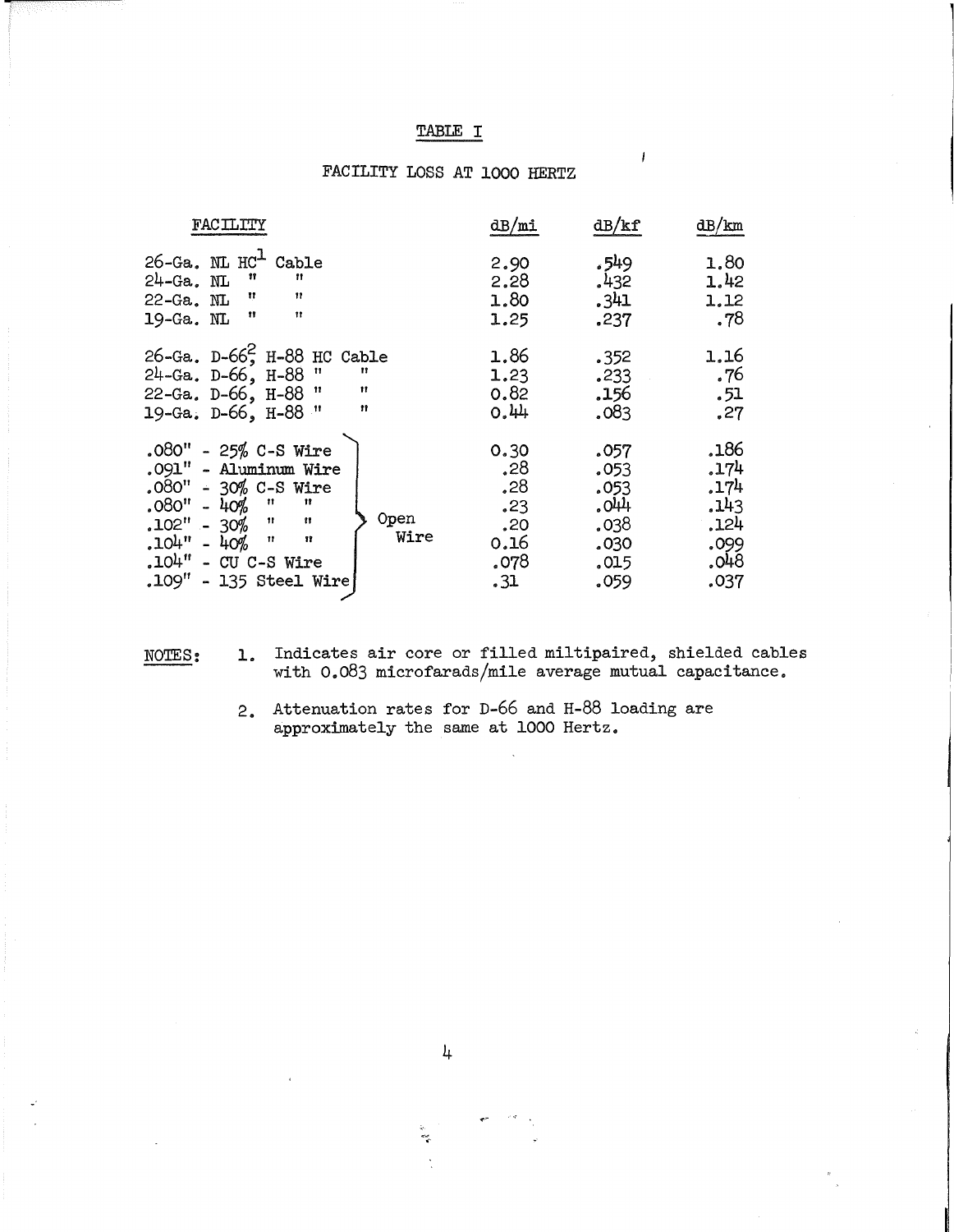# TABLE II

# AVERAGE DC CONDUCTION LOOP RESISTANCE AT  $68^{\circ}$ F (20°C)

| FACILITY                                                                                                                                                                                                                                                                                                                              | OHMS/mi                                                                                                                     | OHMS/kf                                                                                                    | OHMS/km                                                                                             |
|---------------------------------------------------------------------------------------------------------------------------------------------------------------------------------------------------------------------------------------------------------------------------------------------------------------------------------------|-----------------------------------------------------------------------------------------------------------------------------|------------------------------------------------------------------------------------------------------------|-----------------------------------------------------------------------------------------------------|
| 26-Ga HC Cable<br>24-Ga HC Cable<br>22-Ga HC Cable<br>19-Ga HC Cable                                                                                                                                                                                                                                                                  | 440.0<br>274.0<br>171.0<br>85.0                                                                                             | 83.33<br>51.89<br>32.39<br>16.10                                                                           | 273.4<br>170.3<br>106.3<br>52.8                                                                     |
| .109" - 85 Steel Wire<br>.109" - 135 Steel Wire<br>.109" - 195 Steel Wire<br>.109" - 190 Steel Wire<br>.134" - 135 Steel Wire<br>$.104" - 30%$ C-S Wire<br>$.104" - 40\%$ C-S Wire<br>.102" - 30% C-S Wire<br>$.080" - 25% C-S Wire$<br>.091" - Aluminum Wire<br>.080" - 30% C-S Wire<br>$.080" - 40\%$ C-S Wire<br>$.104" - CU H.D.$ | 68.0<br>76.5<br>77.6<br>94.2<br>50.4<br>32.3<br><b>Open</b><br>24.6<br>Wire<br>35.9<br>61.4<br>60.9<br>54.5<br>41.6<br>10.3 | 12.88<br>14.49<br>14.70<br>17.84<br>9.60<br>6.12<br>4.66<br>6.8<br>11.63<br>11.53<br>10.32<br>7.88<br>1.95 | 42.3<br>47.5<br>48.2<br>58.5<br>31.3<br>20.1<br>15.3<br>22.3<br>38.2<br>37.8<br>33.9<br>25.8<br>6,4 |
| 66 mH Coil<br>88 mH Coil<br>Bridged Tap Isolator                                                                                                                                                                                                                                                                                      |                                                                                                                             | $6.0 \Omega$ Ohms/Coil<br>8.5 Ohms/Coil<br>20.0 Ohms/Coil                                                  | Maximum<br>Maximum<br>Maximum                                                                       |
|                                                                                                                                                                                                                                                                                                                                       |                                                                                                                             |                                                                                                            |                                                                                                     |

Voice Frequency Repeaters

60.0 Ohms Nominal 120.0 Ohms Maximum BOR  $(22-Ga.)$   $32.4 \text{ Ohms/kf}$ <br> $(24-Ga.)$   $51.9 \text{ Ohms/kf}$ 

 $5<sup>5</sup>$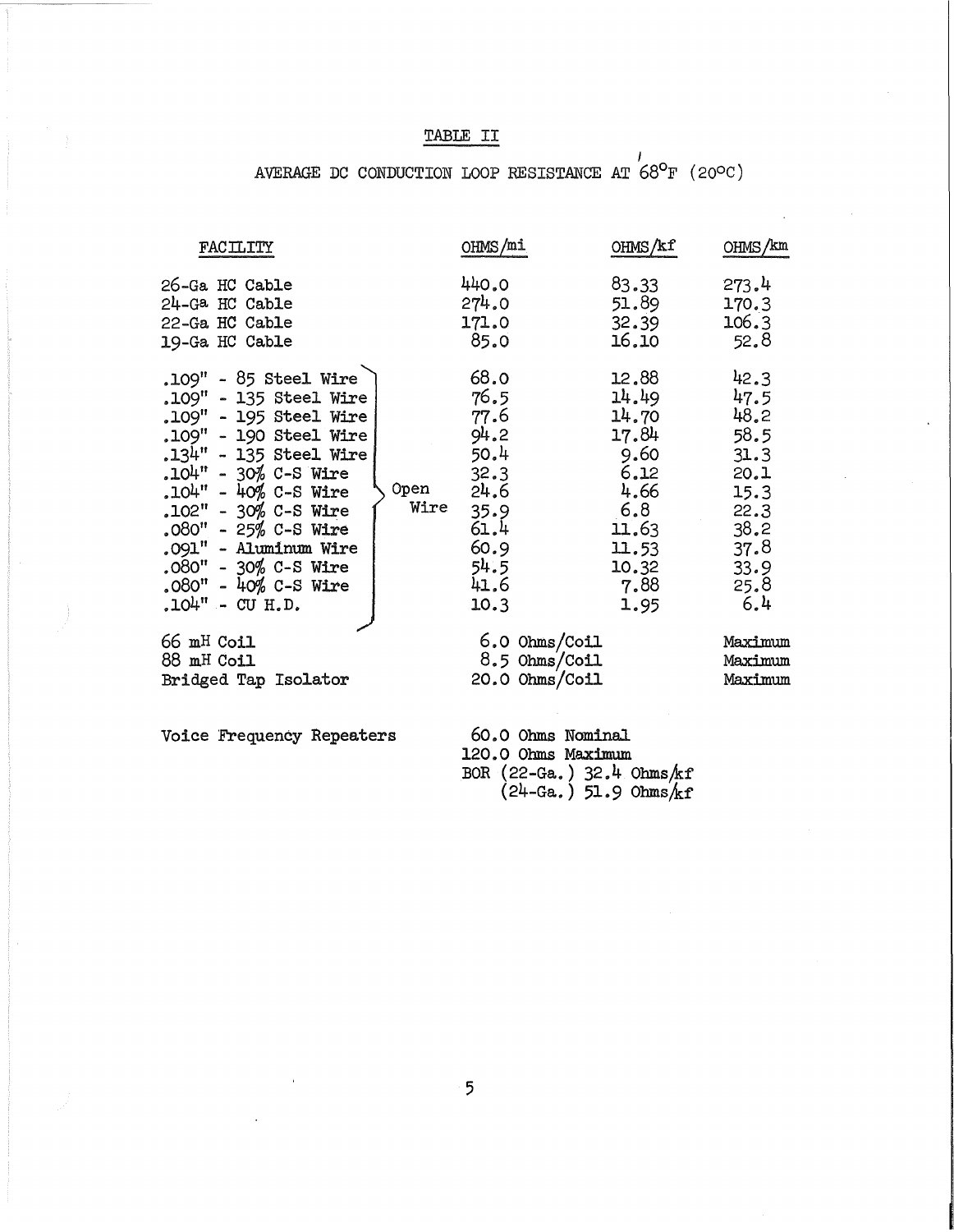# TABLE III

# MISCELLANEOUS LOSSES AND GAINS AT 1000 HERTZ

| ABBREVIATION | TRANSMISSION<br>LOSS OR GAIN |
|--------------|------------------------------|
| COL.         | $0.5$ dB                     |
| LLAL         | $0.5$ dB                     |
| <b>LEL</b>   | 0.5 dB Maximum               |
|              | $(0.1 - 0.2$ dB Nominal)     |
| BTIL         | $0.3$ dB                     |
| <b>BORL</b>  |                              |
| <b>BORL</b>  | $0.152$ dB/kf                |
| <b>BORL</b>  | $0.235$ dB/kf                |
| PBXSL        | $0.5$ dB                     |
| PCM CXR      | 2.0dB                        |
| SCXR         | 4.0dB                        |
| CXR.         | $0-4.0$ dB                   |
| BTL          | $0.25$ dB/kf                 |
| DWL          | $0.10 \text{ dB}/\text{k}$ f |
| NRG          | $-(AS SET)$                  |
| RFL          | SEE TABLE IV                 |
|              |                              |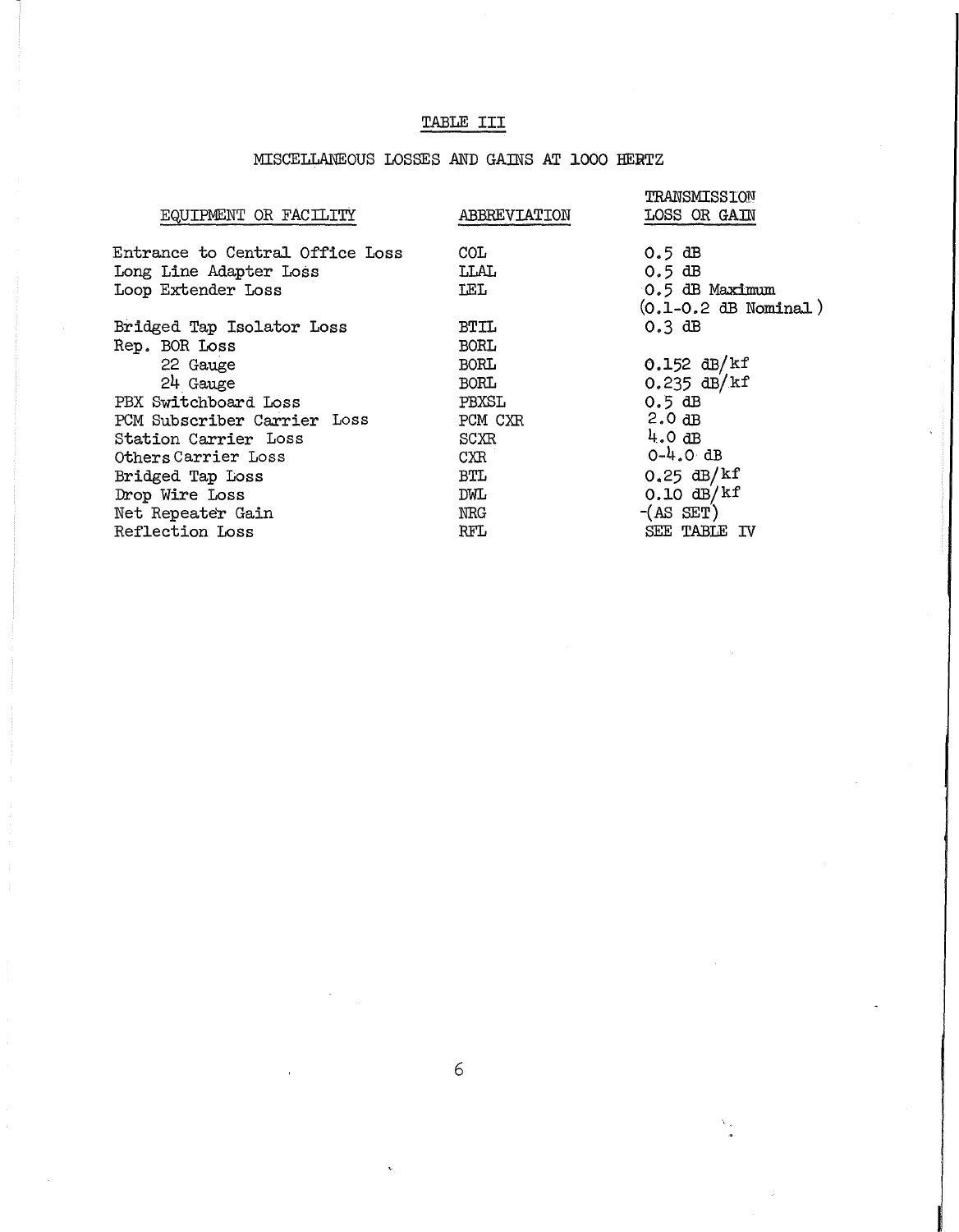|                                                                                    |                                                                                                  |                                                              |                                        |      |                          |            |                             |                                            | <b>TABLE IV</b>   |                           |                                             |                      |                   |                                  |                                                    |                               |                |                                                      |                              |                                                         |                                     |
|------------------------------------------------------------------------------------|--------------------------------------------------------------------------------------------------|--------------------------------------------------------------|----------------------------------------|------|--------------------------|------------|-----------------------------|--------------------------------------------|-------------------|---------------------------|---------------------------------------------|----------------------|-------------------|----------------------------------|----------------------------------------------------|-------------------------------|----------------|------------------------------------------------------|------------------------------|---------------------------------------------------------|-------------------------------------|
| REFLECTION LOSSES IN DB AT 1000 CPS FOR DISSIMILAR FACILITIES<br>RDW (FORMER TYPE) |                                                                                                  |                                                              |                                        |      |                          |            |                             |                                            |                   |                           |                                             |                      |                   |                                  |                                                    |                               |                |                                                      |                              |                                                         |                                     |
|                                                                                    | CABLE AND FIGURE "8" RDW<br>24<br>22<br>19<br>26<br><b>GAUGE</b><br><b>GAUGE</b><br><b>GAUGE</b> |                                                              |                                        |      |                          |            |                             | OPEN-WIRE<br>109<br>COPPER-STEEL<br>STEET. |                   |                           | 19<br>22<br>GAUGE<br>$\operatorname{GAUGE}$ |                      |                   |                                  |                                                    |                               |                |                                                      |                              |                                                         |                                     |
|                                                                                    |                                                                                                  | FACILITY                                                     | <b>GAIGE</b><br>D66<br>H <sub>88</sub> | N.L. | D66<br>H88               |            | D66<br>N.L. H88             | N.L.                                       | D66<br>н88        | $85 -$<br>135             | 190                                         | 30%                  | $40\%$ 30%        |                                  | 40%                                                | 104<br>104 104 080 080 COPPER |                | D66<br>N.L. H88                                      | N.L. H88                     | D66                                                     | 600<br>OHMS                         |
|                                                                                    | RDW                                                                                              | 26 N.L.<br>26 D66 or H88                                     | $-0.2$<br>$\mathbf x$                  |      | $0.1 - 0.3$<br>$\Omega$  | 0.3<br>0.5 | $-0.4$<br>$\circ$           | 0.9<br> 1,2                                | $-0.5$<br>ΟI      | $\mathbf{o}$<br>$\cdot$ 0 | 0.1<br>$\circ$                              | $-0.1 -0.1$ 0 $-0.1$ | $0.2 \t 0.2 \t 0$ |                                  | 0.1                                                | $-0.2$<br>0.4                 |                | $0.4 - 0.4$<br>$0.7 \ 0.1$                           | $1.0 - 0.6$<br>$ 1.5\rangle$ | $\Omega$                                                | $-0.4$<br>0.4                       |
|                                                                                    | ingu                                                                                             | $24$ N.L.<br>24 D66 or H88                                   |                                        |      | $X -0.1$<br>$\mathbf{x}$ | 0.1<br>0.2 | $-0.3$<br>$\Omega$          | 0.5<br>1.0                                 | $-0.5$<br>$\circ$ | $\Omega$                  | $0.2 \quad 0.4$<br>$\circ$                  | $-0.2 -0.2 0.2 -0.1$ | $0.1$ $0.1$       | $\overline{O}$                   | $\Omega$                                           | $-0.3$<br>0.3                 |                | $0.2 - 0.3$<br>$0.6$ 0.1                             | $0.6 - 0.5$<br>1.2           | $\Omega$                                                | $-0.6$<br>0.4                       |
|                                                                                    | FIGURE<br>ನ                                                                                      | 22 N.L.<br>22 D66 or H88                                     |                                        |      |                          | X          | $\mathsf{o}$<br>$\mathbf X$ | 0.1<br>0.7                                 | $-0.2$<br>$\circ$ | 0.8<br>$\circ$            | 0.9<br>$\circ$                              | $\circ$<br>$\circ$   |                   |                                  | 0.0.5 0.2<br>$0 - 0.2 - 0.1$                       | $-0.3$<br>0.2                 |                | $0 - 0.2$<br>$0.3$ $0.1$                             | $0.3 - 0.2$<br>0.9           | $\circ$                                                 | $-0.6$<br>0.3                       |
|                                                                                    | CABLE                                                                                            | 19 N.L.<br>19 D66 or H88                                     |                                        |      |                          |            |                             | X                                          | 0.5<br>X          | 1.5<br>$\Omega$           | 1.8<br>$\circ$                              | $-0.1$               |                   |                                  | $0.5$ $0.4$ 1.1 0.7<br>$0 - 0.3 - 0.1$             | Οl<br>0.1                     | $\circ$<br>0.2 | 0.3<br>$\circ$                                       | $\circ$<br>0.8               | 0.4<br>$\Omega$                                         | $-0.4$<br>0.3                       |
| <b>WITRE</b>                                                                       |                                                                                                  | 109 Steel<br>$(85 \text{ or } 135)$<br>109 Steel<br>(190)    |                                        |      |                          |            |                             |                                            |                   | $\mathbf X$               | $\overline{O}$<br>$\mathbf{x}$              |                      |                   |                                  | $0.2$ $0.3$ $0.1$ $0.2$<br>$0.3$ $0.4$ $0.1$ $0.2$ | 0.4<br>0.6                    | 1.1<br>1.3     | 0.1<br>0.2                                           | 1.8<br>2.0                   | $\circ$<br>$\Omega$                                     | 0.6<br>0.7                          |
|                                                                                    | <b>OPEN</b>                                                                                      | 104 C.S. 30%<br>104 C.S. 40%<br>080 C.S. 30%<br>080 C.S. 40% |                                        |      |                          |            |                             |                                            |                   |                           |                                             | X                    |                   | 0.0.2<br>$X$ 0.2<br>$\mathbf{X}$ | $\circ$<br>0.1<br>0<br>X                           | ΟI<br>$\Omega$<br>0.2<br>0.1  | 0.1            | $0.3 - 0.1$<br>$\circ$<br>$0.7 - 0.1$<br>$0.4 - 0.1$ |                              | $0.7 - 0.2$<br>$0.6 -0.1$<br>$1.3 - 0.2$<br>$1.0 - 0.2$ | $\circ$<br>$-0.1$<br>0.1<br>$\circ$ |
|                                                                                    |                                                                                                  | 104 CU                                                       |                                        |      |                          |            |                             |                                            |                   |                           |                                             |                      |                   |                                  |                                                    | XI                            | $-0.2$ 0.1     |                                                      |                              | $0.2 \quad 0.2$                                         | $\circ$                             |
|                                                                                    |                                                                                                  | 22 N.L.<br>22 D66 or H88                                     |                                        |      |                          |            |                             |                                            |                   |                           |                                             |                      |                   |                                  |                                                    |                               | X              | $\circ$<br>$\mathbf{X}$                              | 0.1<br>0.6                   | $\circ$<br>$\Omega$                                     | $-0.6$<br>0.2                       |
|                                                                                    | (FORMER TYPE)                                                                                    | 19 N.L.<br>19 D66 or H88                                     |                                        |      |                          |            |                             |                                            |                   |                           |                                             |                      |                   |                                  |                                                    |                               |                |                                                      | X                            | 0.6<br>$\mathbf x$                                      | $-0.3$<br>0.2                       |
|                                                                                    | <b>NGR</b>                                                                                       |                                                              |                                        |      |                          |            |                             |                                            |                   |                           |                                             |                      |                   |                                  |                                                    |                               |                |                                                      |                              |                                                         |                                     |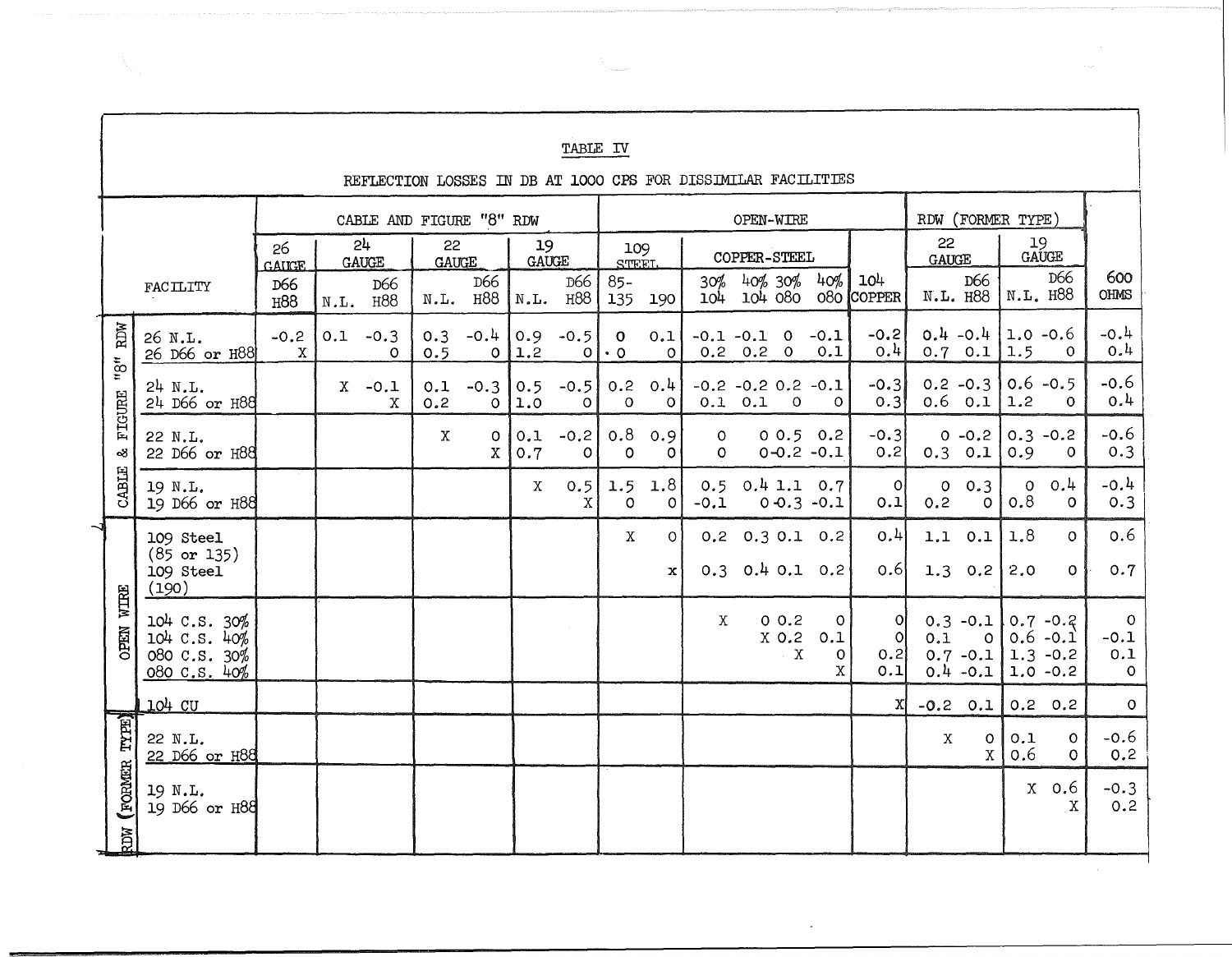TABLE V

# ABBREVIATIONS

| Hz          | Hertz                                    |
|-------------|------------------------------------------|
| dВ          | decibel                                  |
| kf          | kilofeet                                 |
| mi          | mile                                     |
| km          | kilometer                                |
| VF          | voice frequency                          |
| NL          | non-loaded                               |
| HC          | high capacitance                         |
| Ga          | gauge                                    |
| mH          | milliHenry                               |
| <b>BOR</b>  | build out resistance                     |
| CO          | central office                           |
| <b>COL</b>  | central office loss                      |
| <b>LLAL</b> | long line adapter loss                   |
| LEL         | loop extender loss                       |
| <b>BTIL</b> | bridged tap isolator loss                |
| <b>BORL</b> | build out resistance loss                |
| PBXSL       | private branch exchange switchboard loss |
| PCM         | pulse code modulation                    |
| <b>CXR</b>  | carrier                                  |
| PCMCXR      | pulse code modulation subscriber carrier |
| <b>SCXR</b> | station carrier                          |
| <b>BTL</b>  | bridged tap loss                         |

 $\bf 8$ 

 $\sum_{i=1}^{N}$ 

 $\bullet$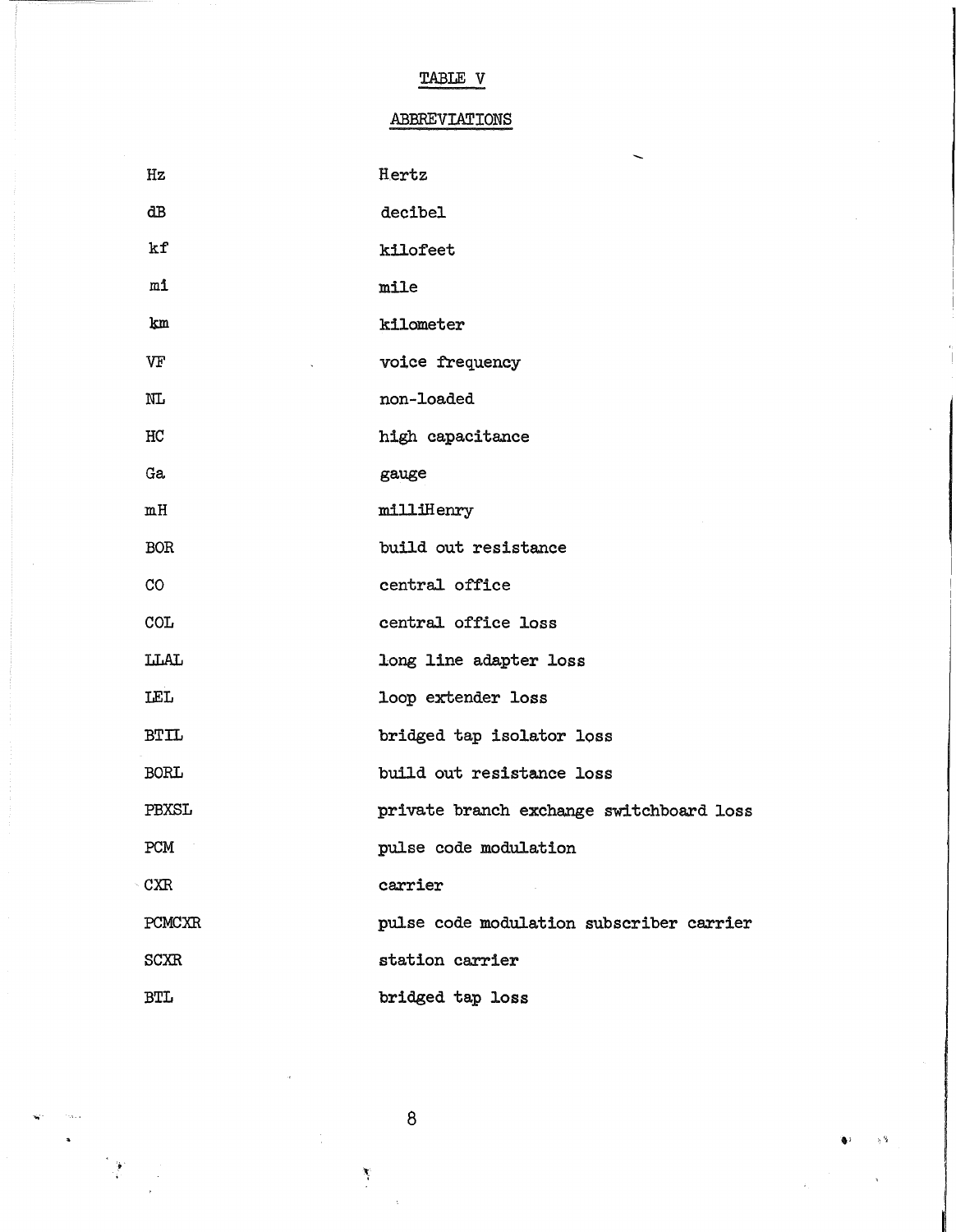ABBREVIATIONS (CONTINUED)

| DWL        | drop wire loss $\sim$        |
|------------|------------------------------|
| <b>NRG</b> | net repeater gain            |
| <b>RFL</b> | reflection loss              |
| <b>VFR</b> | voice frequency repeater     |
| <b>NRR</b> | negative resistance repeater |
| AGC        | automatic gain control       |
| SAI        | serving area interface       |
| LP         | load point                   |
| RDW        | rural distribution wire      |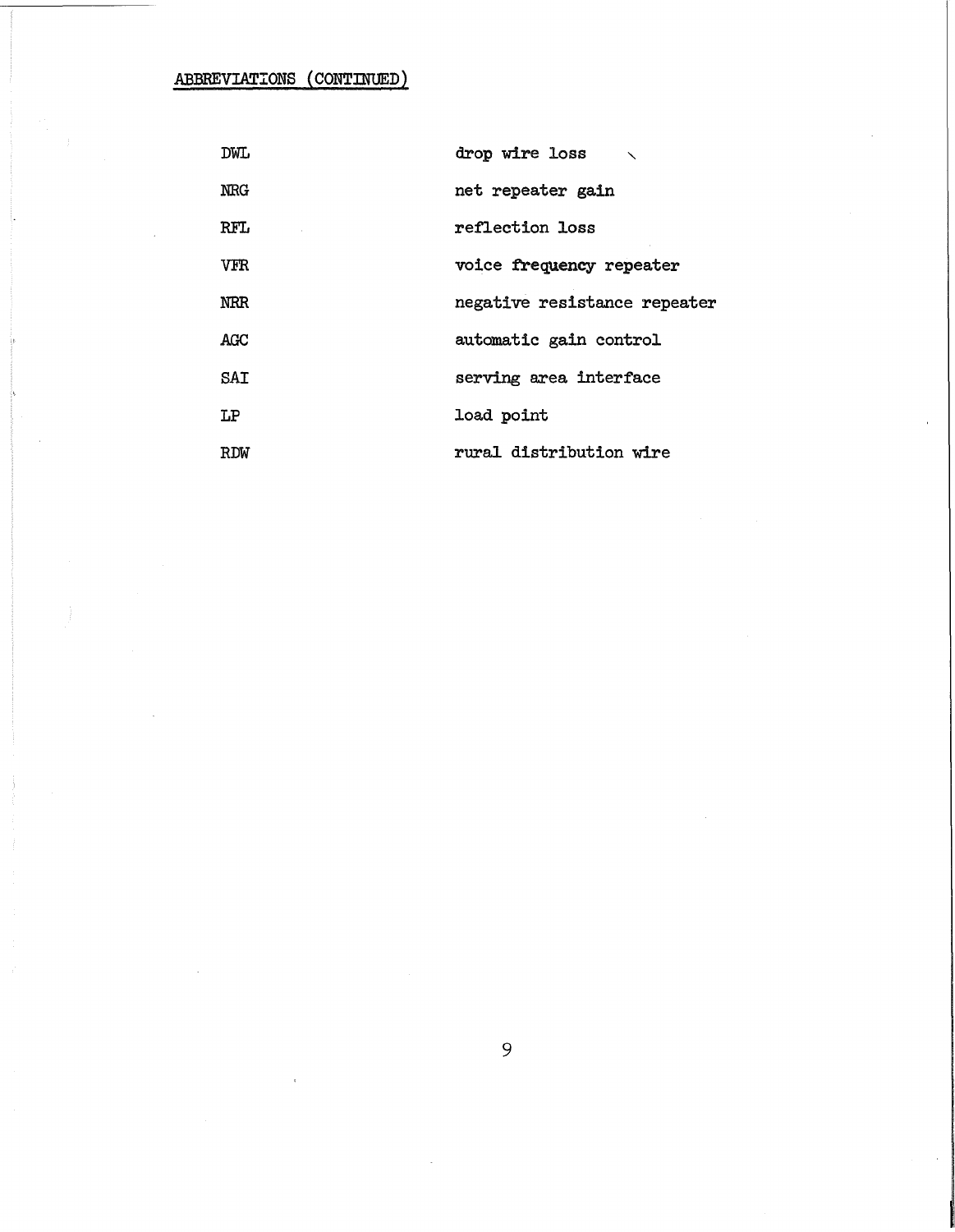

1. DC LOOP RESISTANCE

16.5 kf,  $24$  gauge x  $51.89$  ohms/kf

= 856 ohms

# 2. 1000 Hz LOSS

 $16.5 \text{ kf}$ , 24 gauge x 0.432 dB/kf

 $= 7.1$  dB

This example shows the simplest transmission path between the central office and a subscriber. Note that the loop resistance is less than the maximum limit of 1700 ohms and that the totaJ. 1000 Hz. loss is less than the maximum limit of 8 dB.

10

REFERENCE

TABLE II

TABLE I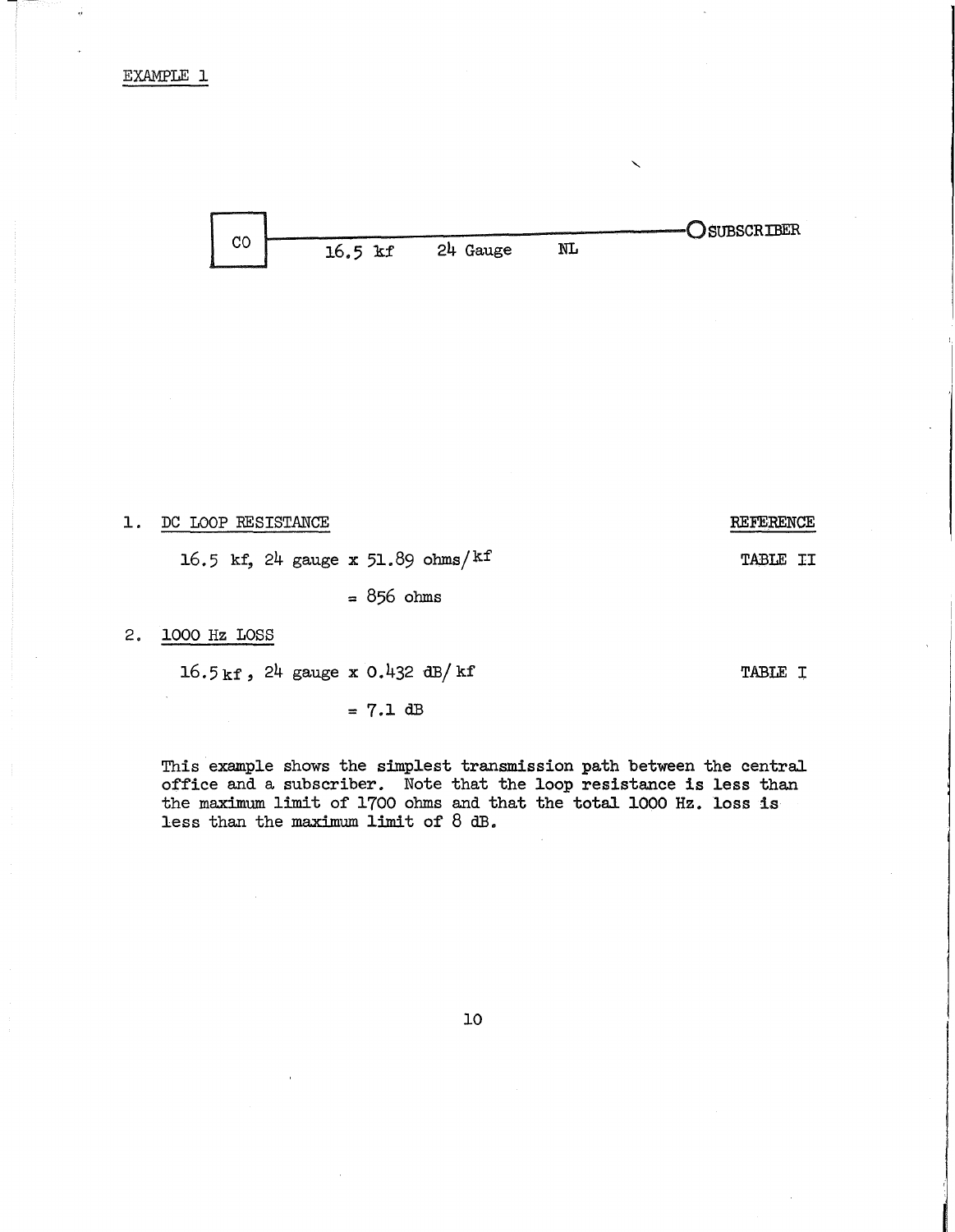

|                | 1. DC LOOP RESISTANCE (SUBSCRIBER C)                     | REFERENCE           |                 |  |
|----------------|----------------------------------------------------------|---------------------|-----------------|--|
|                | $(12 + 1 + 3)$ kf, $24$ gauge x 51.89 ohms/kf = 830 ohms |                     | <b>TABLE II</b> |  |
| 2.             | 1000 Hz. LOSS (SUBSCRIBER C)                             |                     |                 |  |
|                | $(12 + 1 + 3)$ kf, 24 gauge x 0.432 dB/kf = 6.91 dB      |                     | <b>TABLE I</b>  |  |
|                | BTL $(1+2)$ x 0.25 dB/kf                                 | $= 0.75$ dB         | TABLE III       |  |
|                | Total 1000 Hz Loss                                       | $= 7.66$ dB         |                 |  |
| 3 <sub>o</sub> | 1000 Hz LOSS (SUBSCRIBER A)                              |                     |                 |  |
|                | $(12 + 1)$ kf, 24 gauge x 0.432 dB/kf                    | $= 5.62 \text{ dB}$ | TABLE I         |  |
|                | BTL $(1 + 3 + 2)$ kf x 0.25 dB/kf                        | $= 1.50 \text{ dB}$ | TABLE II        |  |
|                | Total 1000 Hz Loss                                       | $= 7.12$ dB         |                 |  |

Example, 2 illustrates the use of bridged taps.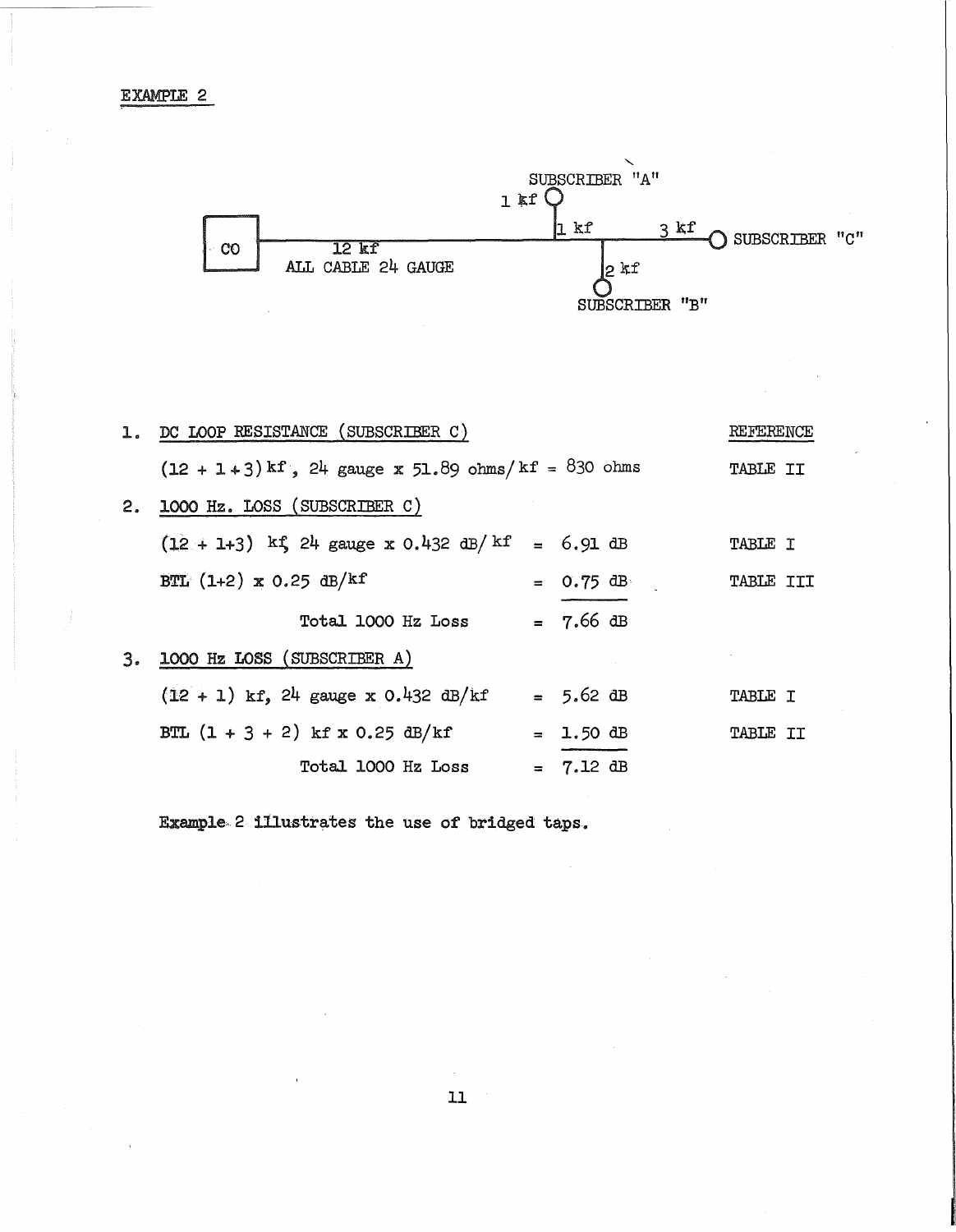

| ı. | DC LOOP RESISTANCE |                                                   | REFERENCE       |
|----|--------------------|---------------------------------------------------|-----------------|
|    |                    | SUBSCRIBER A $-$ 5.4 kf, 24 gauge x 51.89 ohms/kf | <b>TABLE II</b> |
|    |                    | $= 280 \text{ ohms}$                              |                 |
|    |                    | SUBSCRIBER B $-$ 2.6 kf, 24 gauge x 51.89 ohms/kf | <b>TABLE II</b> |
|    |                    | $= 135$ ohms                                      |                 |

2. **1000** HZ LOSS (SUBSCRIBER A)

| BTL 2.6 kf x 0.25 dB/kf = $0.65$ dB | TABLE III |
|-------------------------------------|-----------|
| Total 1000 Hz Loss $2.98$ dB        |           |

This example shows another use of bridged taps.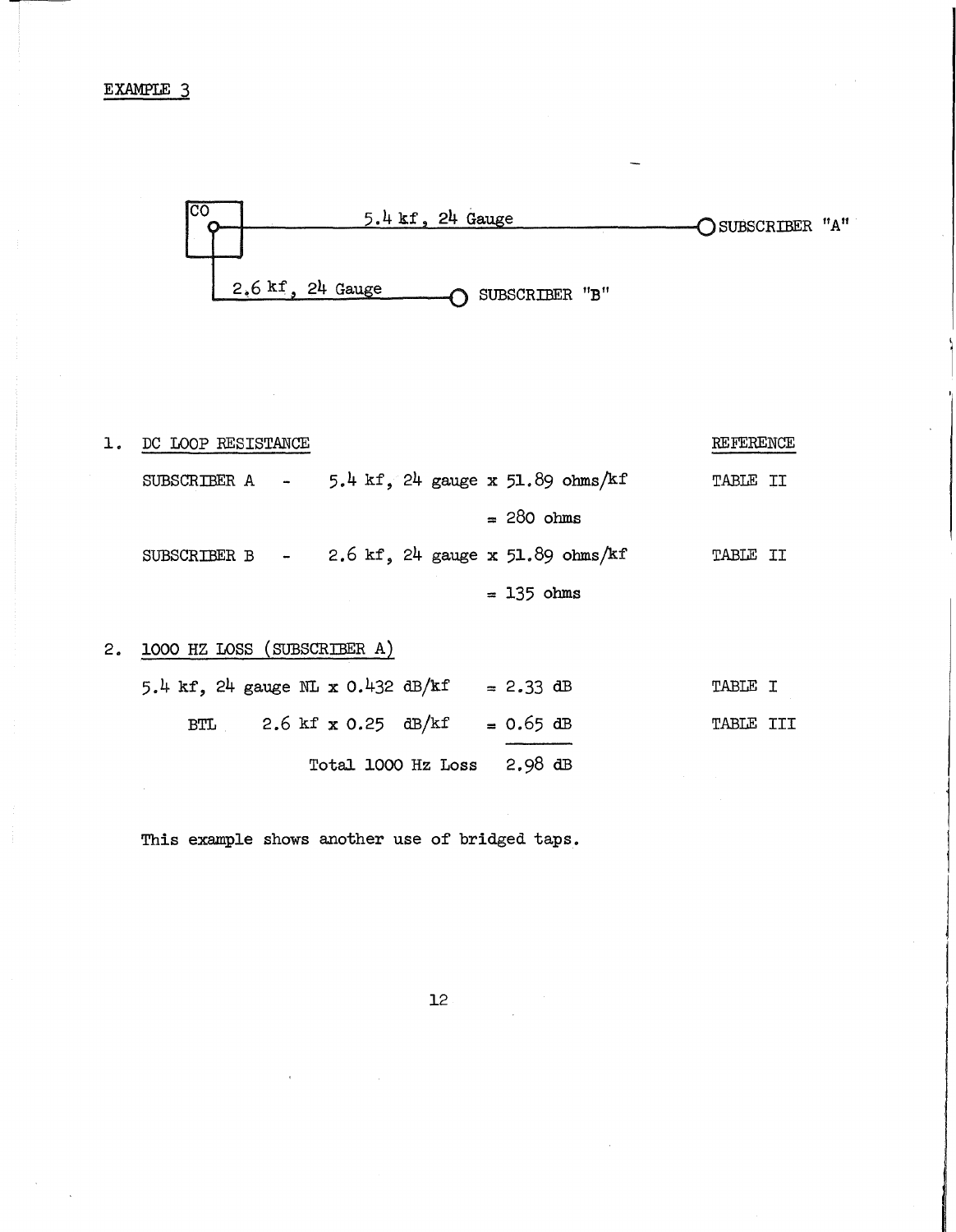

| ľ. | DC LOOP RESISTANCE |                                                                                                      | REFERENCE        |
|----|--------------------|------------------------------------------------------------------------------------------------------|------------------|
|    |                    | SUBSCRIBER A - $14.2 \text{ kf}$ , 22 gauge x 32.39 ohms/ $\frac{\text{kf}}{\text{k}}$ + 20 ohms/BTI | TABLE II         |
|    |                    | $=$ 480 ohms                                                                                         |                  |
|    |                    | SUBSCRIBER B - 11.2 kf, $24$ gauge x 51.89 ohms/kf + 20 ohms/BTI TABLE II                            |                  |
|    |                    | 601 ohms<br>$=$                                                                                      |                  |
|    |                    |                                                                                                      |                  |
| 2. | 1000 HZ LOSS       |                                                                                                      | REFERENCE        |
|    |                    | SUBSCRIBER A - 14.2 kf, 22 gauge x 0.341 dB/kf = 4.84 dB                                             | TABLE I          |
|    |                    | $= 0.30 \text{ dB}$<br>BTIL                                                                          | <b>TABLE III</b> |
|    |                    | $5.14$ dB<br>Total 1000 Hz Loss                                                                      |                  |
|    | SUBSCRIBER B       | - 11.2 kf, 24 gauge x 0.432 dB/kf = 4.84 dB                                                          | TABLE I          |
|    |                    | $0.30$ dB<br><b>BTIL</b>                                                                             | <b>TABLE III</b> |
|    |                    | $5.14$ dB                                                                                            |                  |

Example  $4$  illustrates the use of bridged tap isolators in the central office. This is the only place that BTI's are highly recommended. BTI's should not be installed in the field because they have a tendency to become noise generators.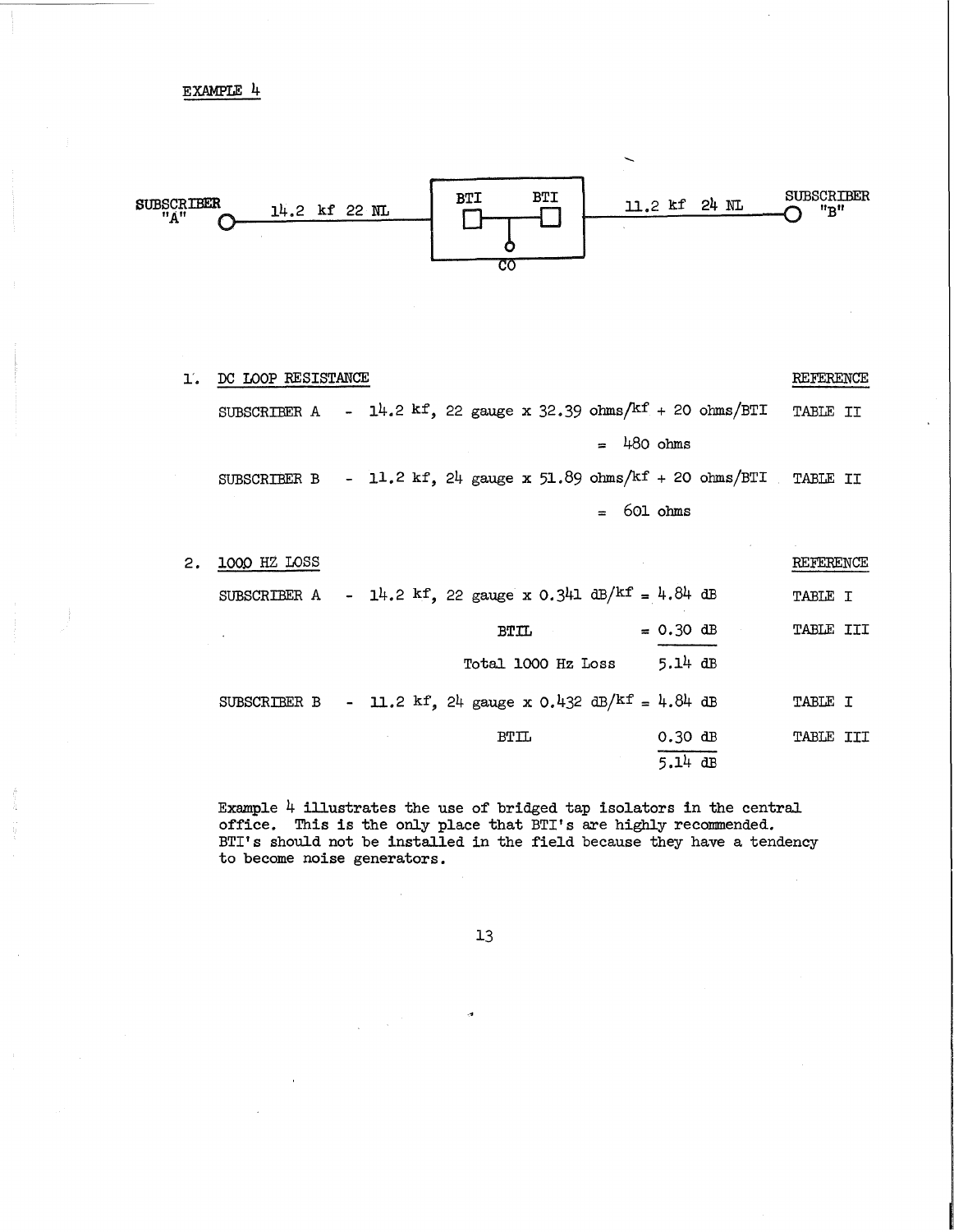

 $\overline{1}$ 

| 1. DC LOOP RESISTANCE                                                            |             | REFERENCE        |
|----------------------------------------------------------------------------------|-------------|------------------|
| $23 \text{ kf}$ , $24 \text{ gauge } x 51.89 \text{ ohm/kf} = 1193 \text{ ohms}$ |             | TABLE II         |
| $3$ LP's $x$ 6 ohms/LP                                                           | $=$ 18 ohms | <b>TABLE III</b> |
| Total Loop Resistance 1211 ohms                                                  |             |                  |

# 2 • **1000** HZ LOSS

| Total 1000 Hz Loss                                            | $7.25$ dB                     |                |
|---------------------------------------------------------------|-------------------------------|----------------|
| Reflection Loss 24-D-66/24-NL                                 | $= -0.1$ dB (ignore) TABLE IV |                |
| $9.5 \text{ kf}, 24 \text{ gauge}$ NL $x 0.432 \text{ dB/kf}$ | $= 4.10 \text{ dB}$           | TABLE I        |
| 13.5 kf, 24 gauge D-66 x 0.233 dB/kf                          | $= 3.15$ dB                   | <b>TABLE I</b> |

Inductive loading is used here at points marked with an  $X$  to reduce the transmission loss. Loaded cable is assumed to be that between 0.5 end sections. Any remaining is considered non-loaded. Note that the end section here is less than the 12 kf maximum limit.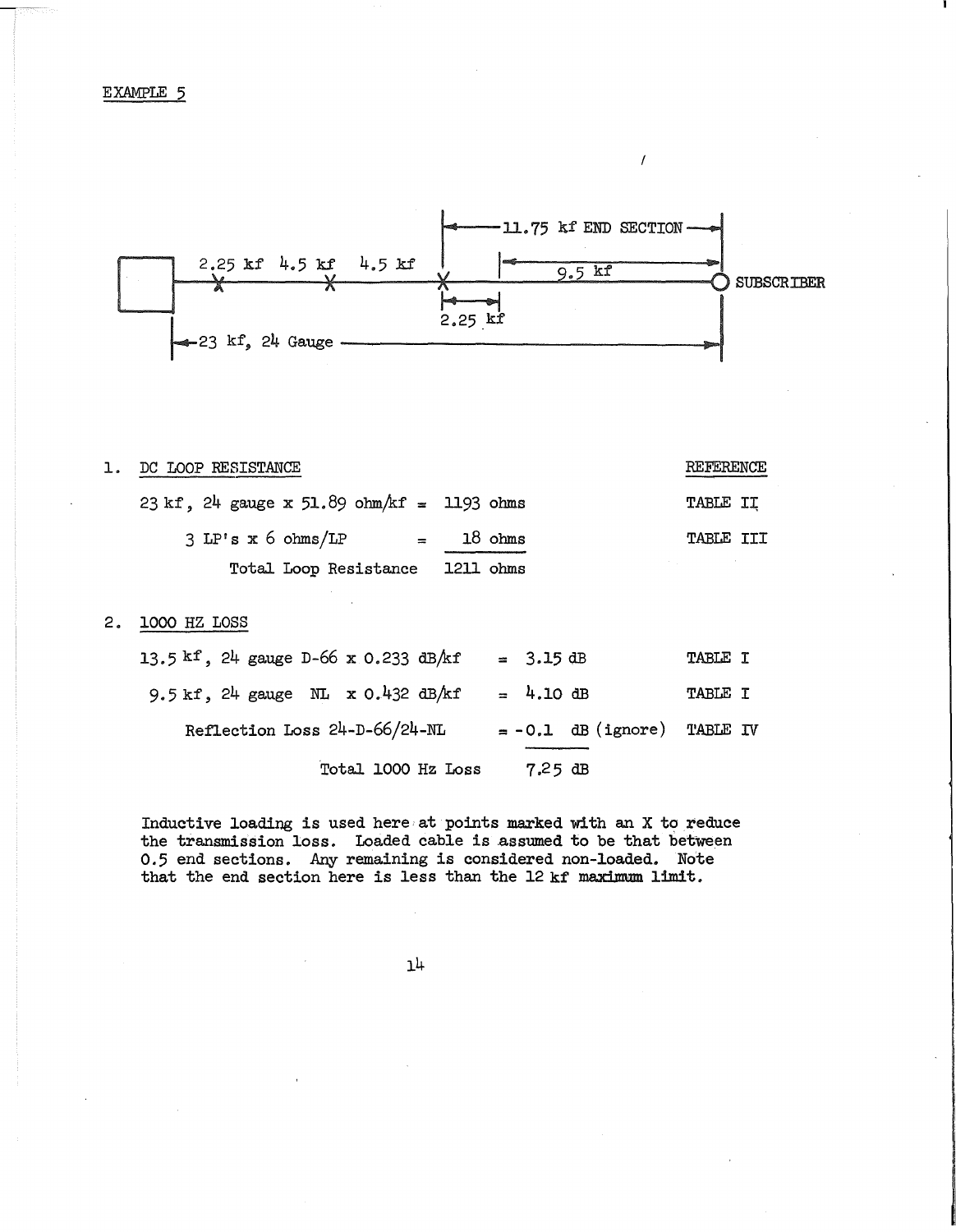EXAMPLE 6a

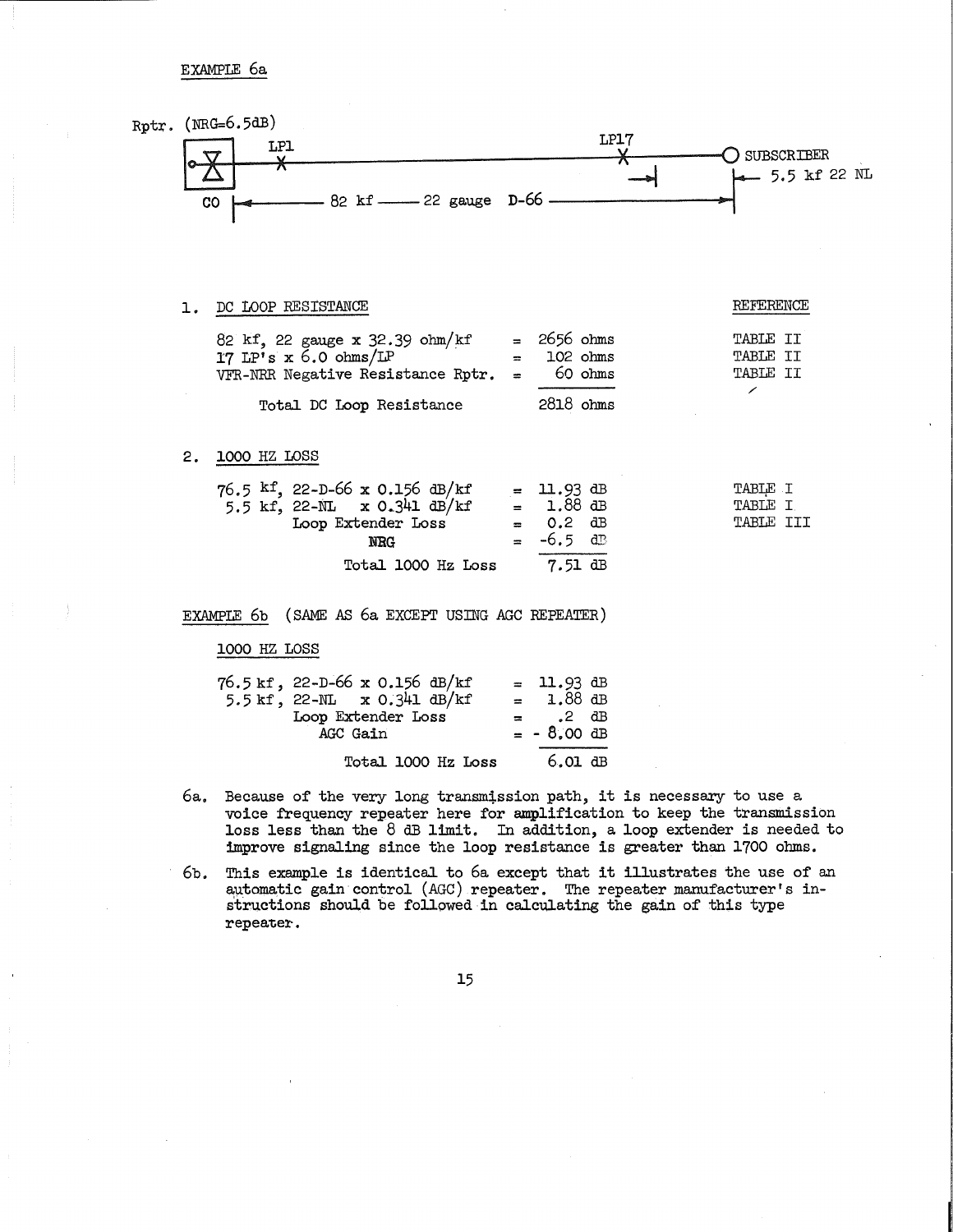

# 1. DC LOOP RESISTANCE REFERENCE

|  | 108 kf, 22 gauge x 32.39 ohm/kf = 3498 ohms |  |              | TABLE II        |  |
|--|---------------------------------------------|--|--------------|-----------------|--|
|  | $24$ LP's x 6 ohms/LP = $144$ ohms          |  |              | <b>TABLE II</b> |  |
|  | VFR.                                        |  | $= 120 ohms$ | TABLE II        |  |
|  | Total DC Loop Resistance 3762 ohms          |  |              |                 |  |

# 2. 1000 HZ LOSS

 $\ddot{\phantom{a}}$ 

| 108 kf, 22-D-66 x 0.156 dB/kf = 16.85 dB |                   |            |  |
|------------------------------------------|-------------------|------------|--|
| Loop Extender                            | $\equiv$ $\equiv$ | $.2$ dB    |  |
| NRG                                      |                   | $-10.0$ dB |  |
| Total 1000 Hz Loss                       |                   | $7.05$ dB  |  |

Example 7 illustrates the use of a hybrid repeater. Note that the resistance is 120 ohms instead of the 60 ohms associated with a negative resistance repeater.

REFERENCE

TABLE I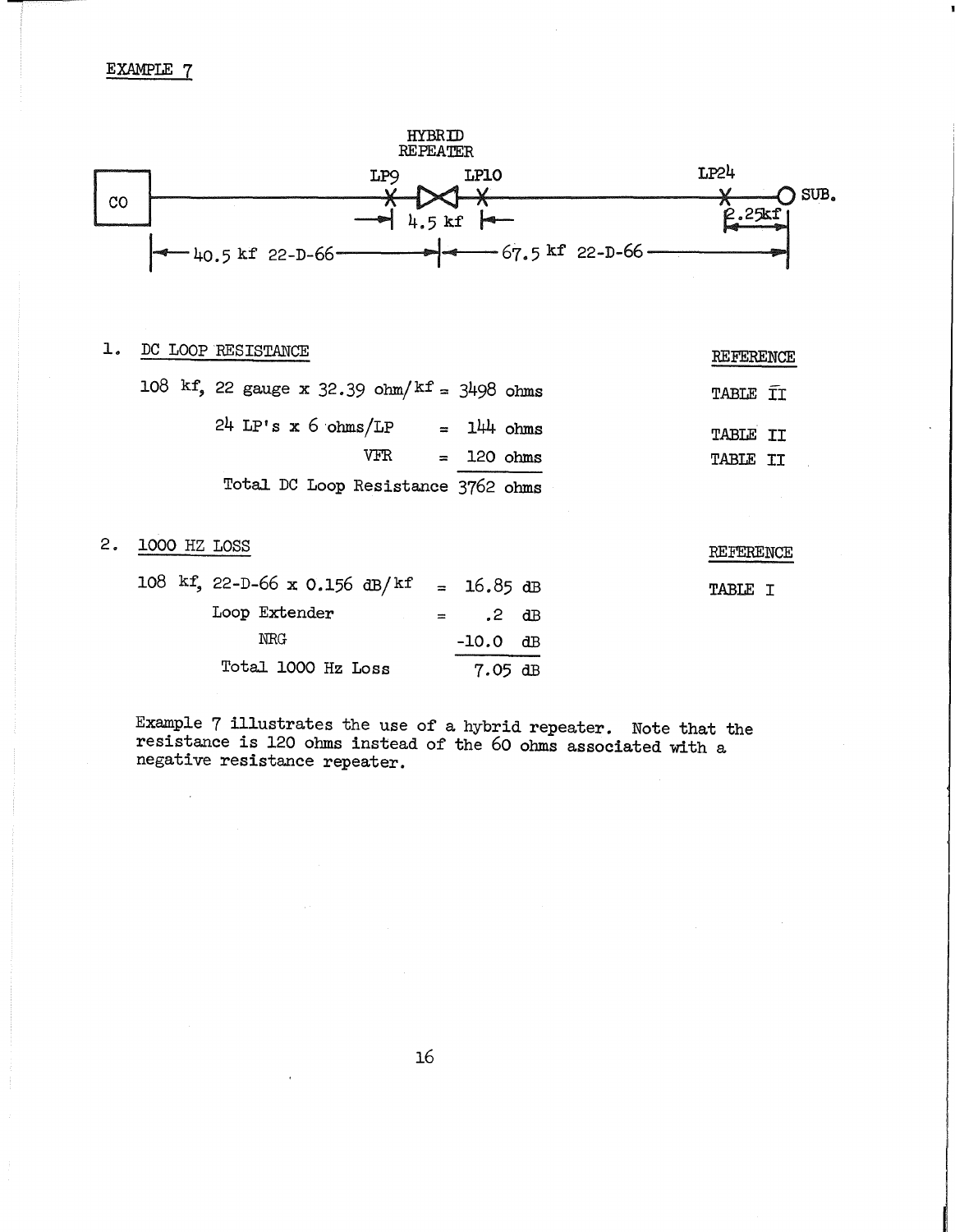

The use of PCM carrier is illustrated here. The PCM span line loss can be assumed to be 2 dB regardless of length. Thus, there is 6 dB of' loss available beyond the SAI. The resistance limits beyond the SAI are the same as an ordinary central office. Note that the SAI is in its optimum position, one-half section from the first load coil. Connecting 24 gauge non-loaded cable with 24 gauge D-66 loaded cable results in a reflection loss of' -0.10 dB. In this and the following examples, the reflection loss (or gain) will not be included in the loss budget unless the reflection loss is greater than 1.0 dB. This is generally the case, unless there are several transitions and the reflection losses become accumulative.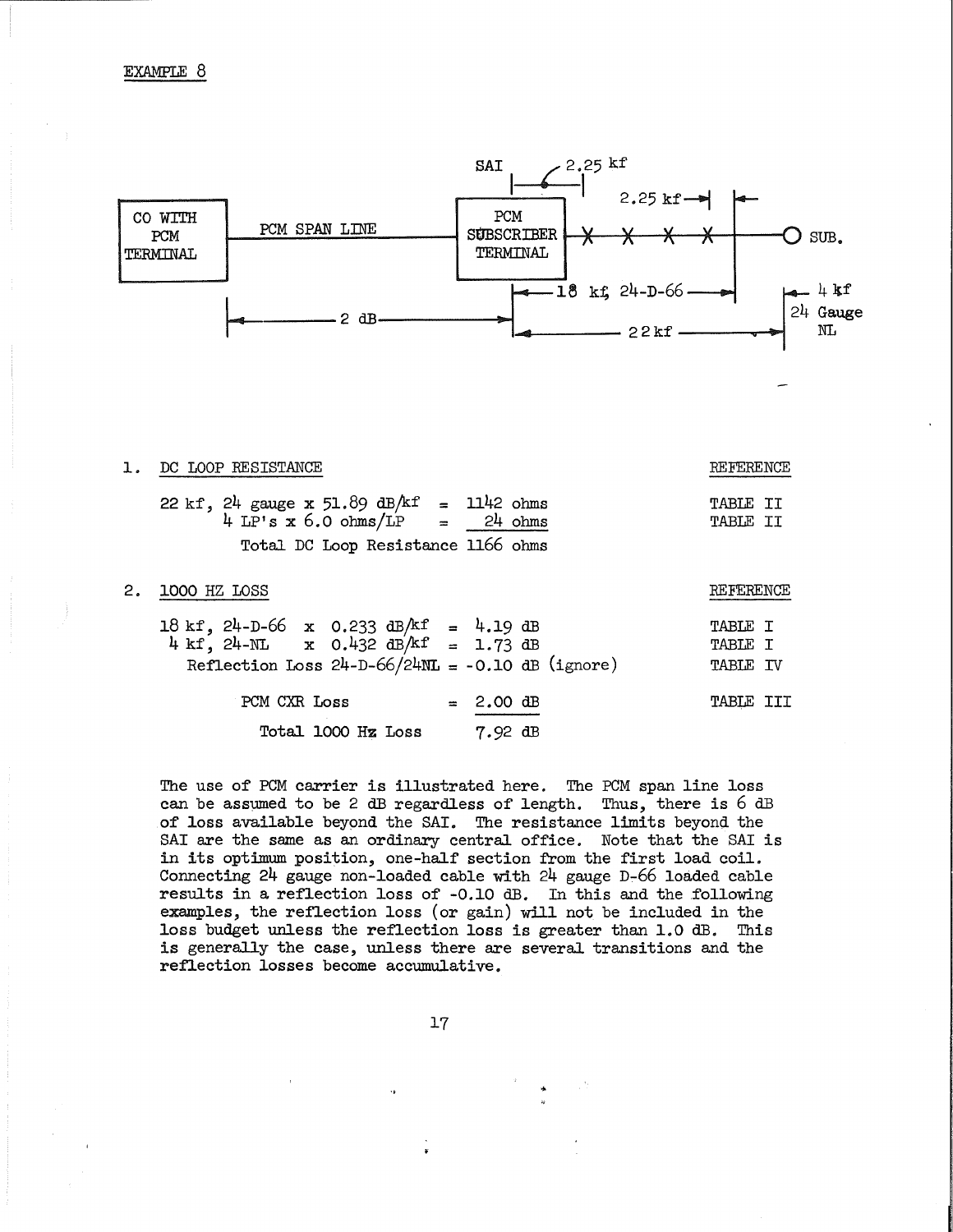

### 1. DC LOOP RESISTANCE REFERENCE

10 kf, 22 gauge NL x 32.39 ohms $/kf = 324$  ohms TABLE II

### 2. 1000 HZ LOSS

| 10 kf, 22 gauge NL x 0.341 dB/ <sup>kf'</sup> = 3.41 dB |             |  |
|---------------------------------------------------------|-------------|--|
| Subscriber Carrier Loss                                 | $= 4.00$ dB |  |
| Total 1000 Hz Loss                                      | $7.41$ dB   |  |

The use of station carrier is illustrated in this example. Note that the maximum resistance to the subscriber is determined by the particular type of station carrier used. Manufacturer's data should be consulted to determine this maximum value of resistance.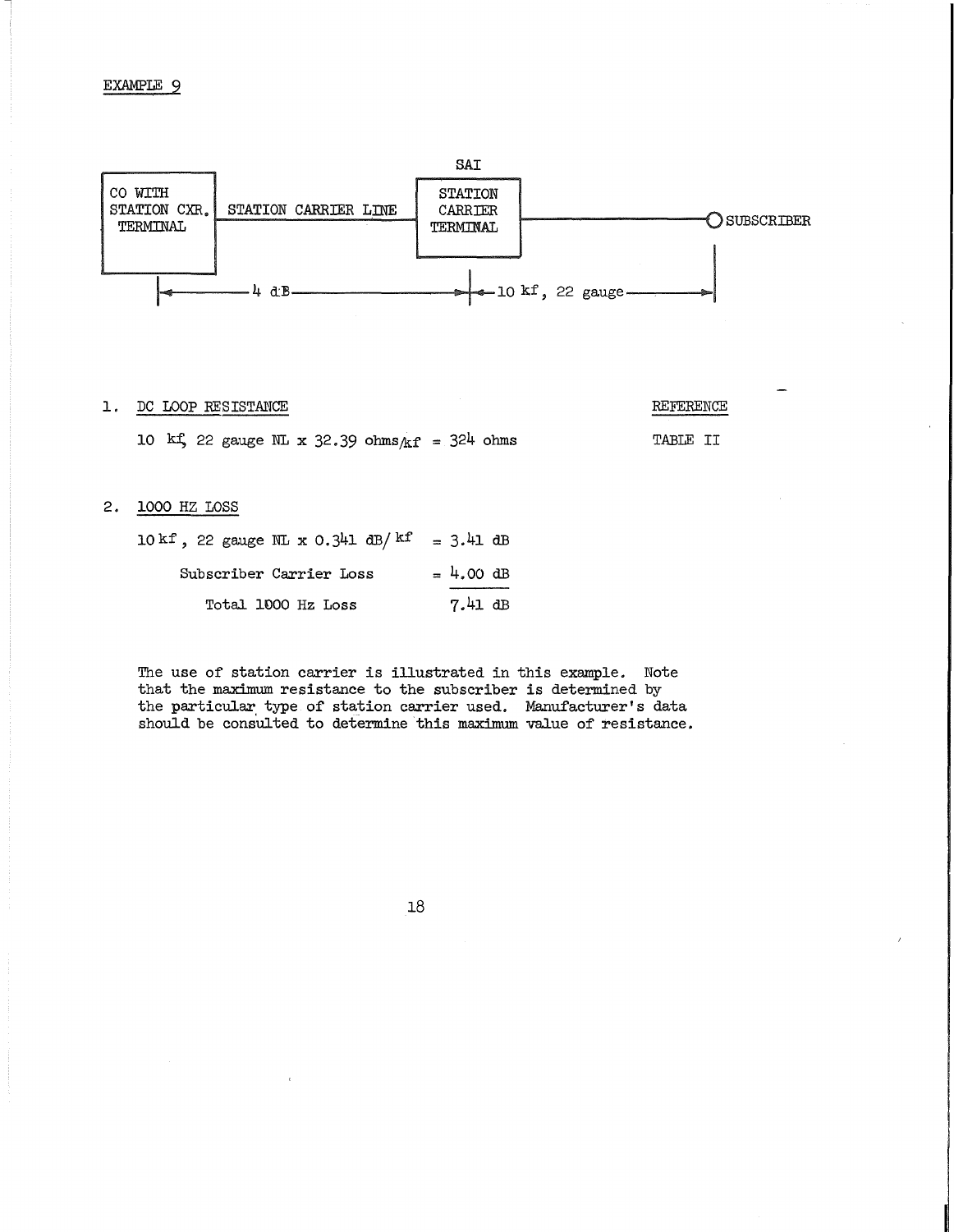

# 1. DC LOOP RESISTANCE REFURENCE

31.5 kf,  $24-D-66$  x 51.89 ohms/kf = 1635 ohms TABLE II  $7 LP's x 6.0 ohms/LP = 42 ohms$ Total DC Loop Resistance 1677 ohms

# 2. 1000 HZ LOSS

 $31.5$  kf,  $24-D-66$  x 0.233 dB/kf = 7.34 dB TABLE I

Example 10 illustrate the use of a concentrator. Note that the concentrator trunk is a physical circuit.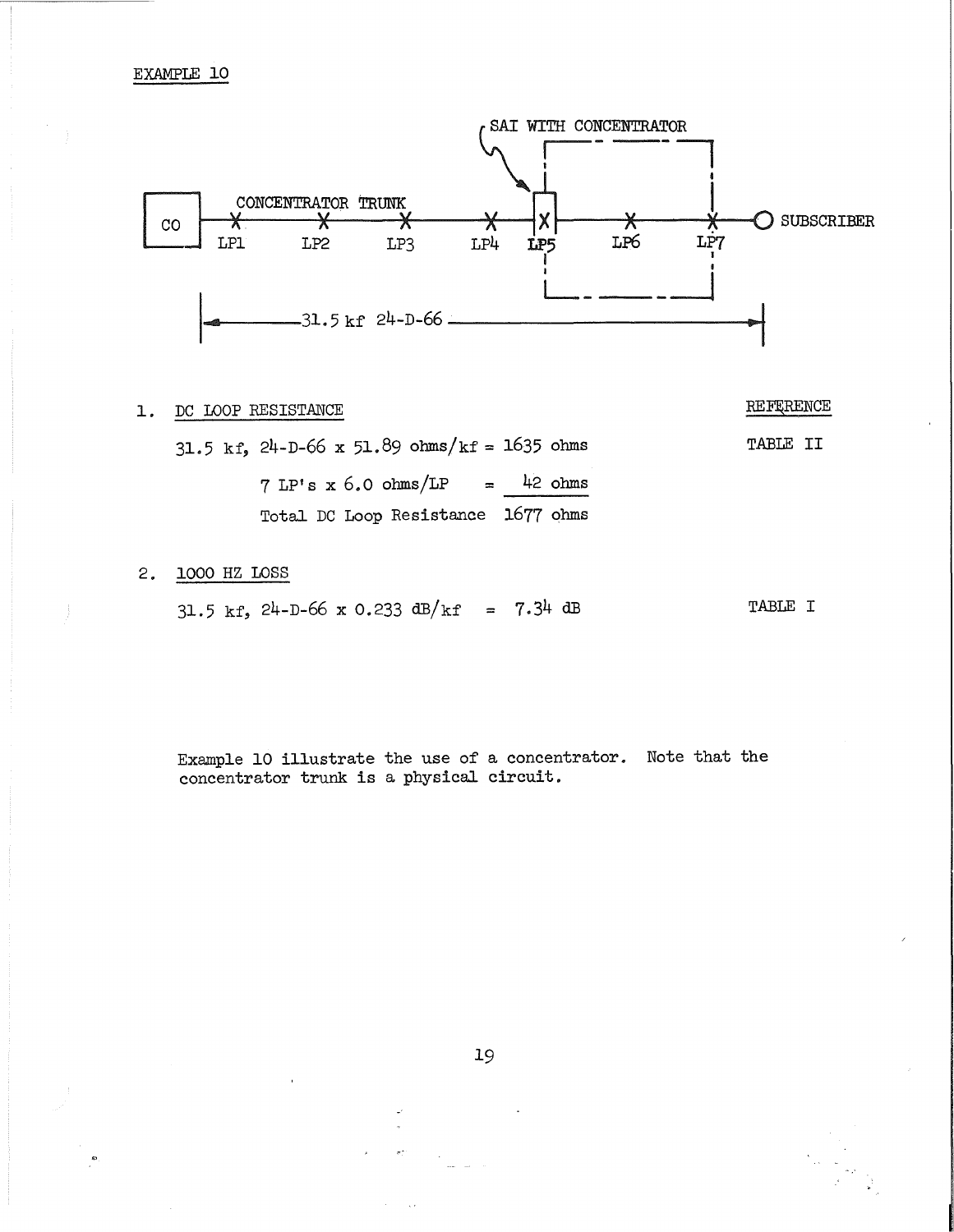

| $\mathbf{1}$ . | DC LOOP RESISTANCE                                           |          | REFERENCE       |
|----------------|--------------------------------------------------------------|----------|-----------------|
|                | 11.25 kf 24-D-66 x 51.89 ohms/kf = 584 ohms                  |          | TABLE II        |
|                | $3 LP's x 6.0 ohms/LP = 18 ohms$<br>Total DC Loop Resistance | 602 ohms | <b>TABLE II</b> |
|                |                                                              |          |                 |

| 2. 1000 HZ LOSS                          |                     | REFERENCE |  |
|------------------------------------------|---------------------|-----------|--|
| 11.25 kf 24-D-66 x 0.233 dB/kf = 2.62 dB |                     | TABLE II  |  |
| PCM Carrier Loss                         | $= 2.00 \text{ dB}$ | TABLE TTI |  |
| Total 1000 Hz Loss                       | $4.62$ dB           |           |  |

This example is the same as Example 10 except that the concentrator trunk is replaced by a PCM carrier system. Loading of the line beyond the SAI isn't necessary but the load coils may be left in if it is economically desirable to do so.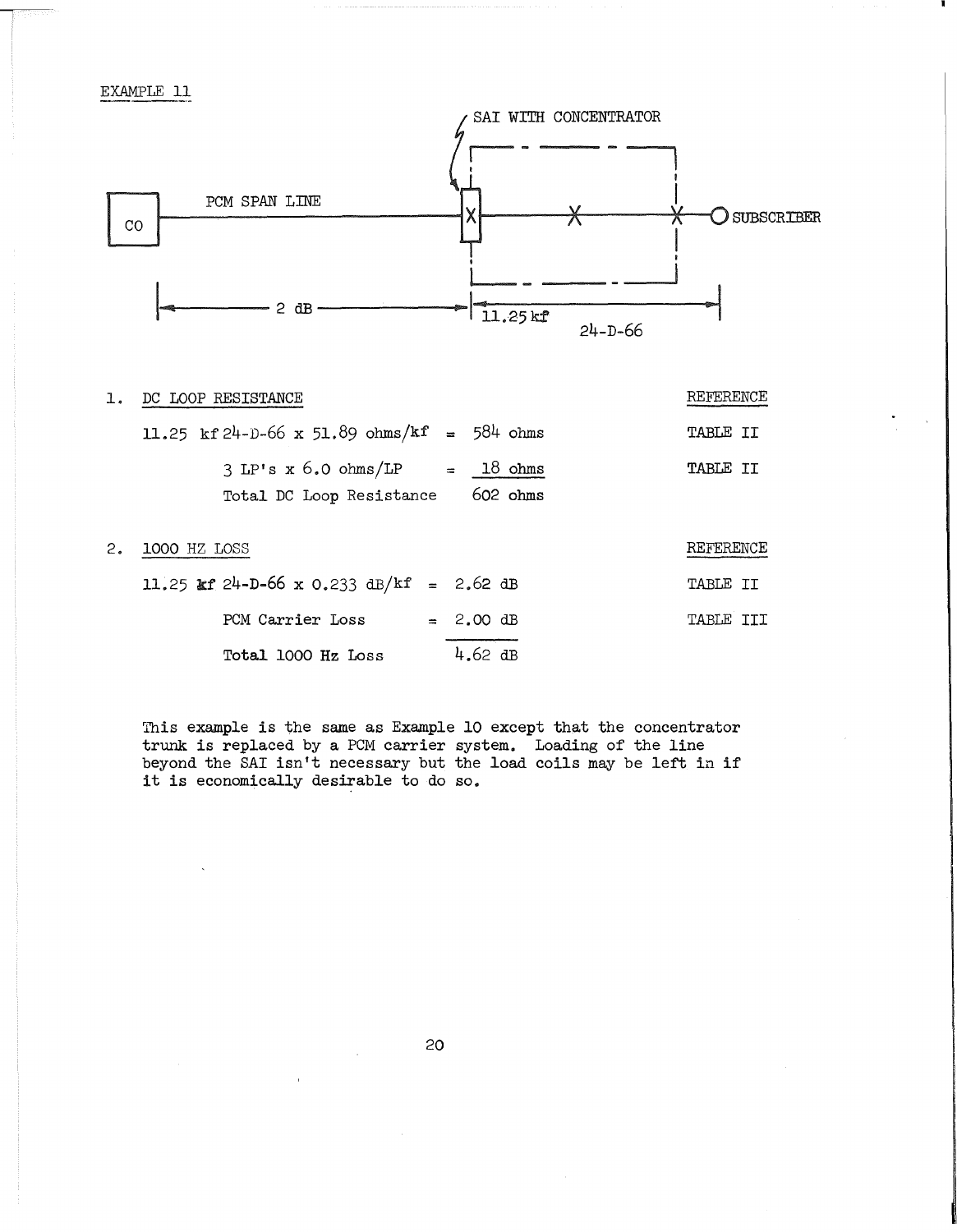

1. DC LOOP RESISTANCE REFERENCE

|  | $31.5$ kf, $24-D-66$ x $51.89$ ohms/kf = 1635 ohms |             | TABLE TT |  |
|--|----------------------------------------------------|-------------|----------|--|
|  | $7$ LP's $x$ 6 ohms/LP                             | $=$ 42 ohms | TABLE II |  |
|  | Total DC Loop Resistance                           | $1677$ ohms |          |  |

# 2. 1000 HZ LOSS

 $31.5$  kf,  $24-D-66$  x 0.233 dB/kf = 7.34 dB

In this example the SAI is a shorter distance than the optimum one-half section from the first load coil. However, this does not create any problem.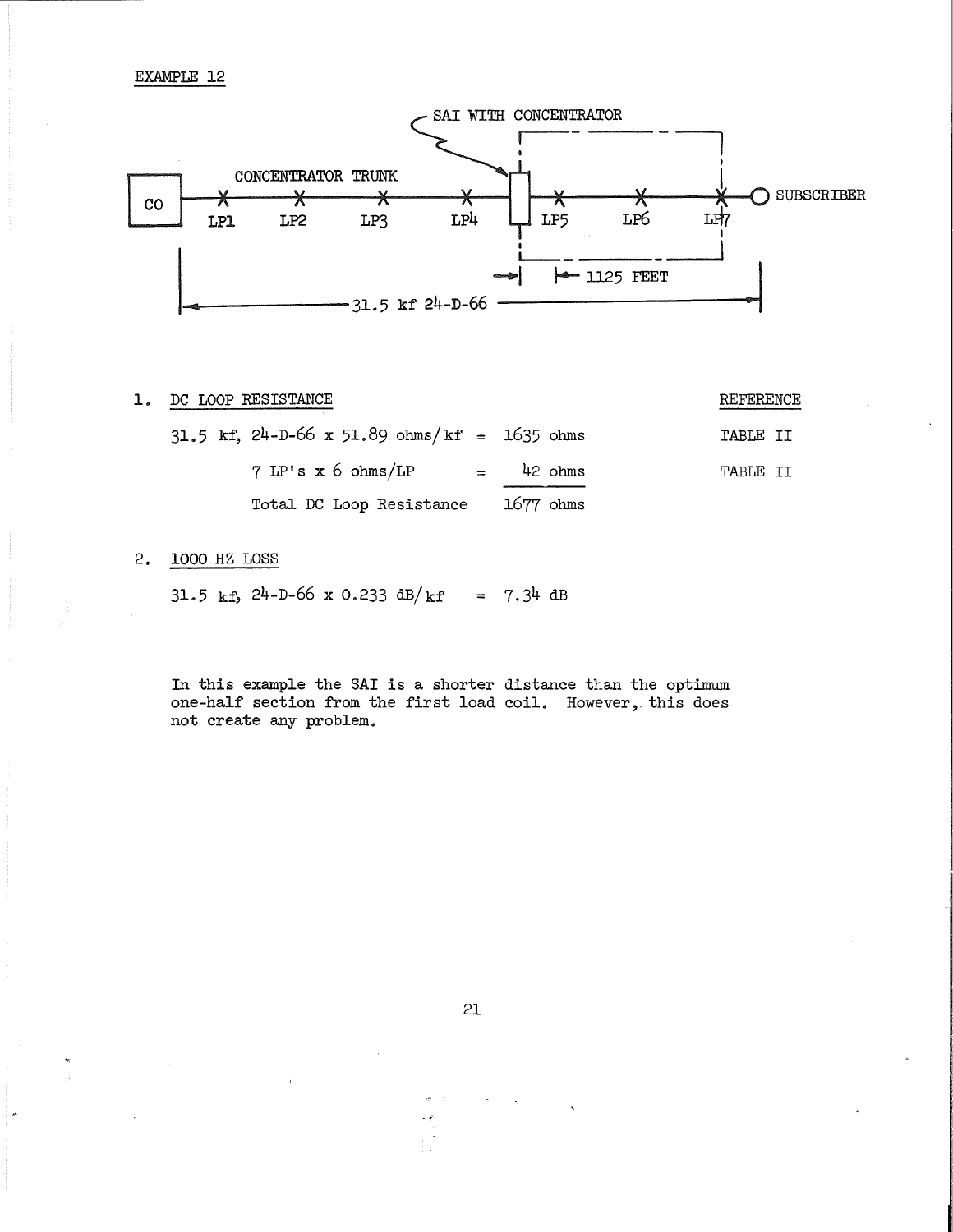

| 1. | DC LOOP RESISTANCE                                  |           | REFERENCE |
|----|-----------------------------------------------------|-----------|-----------|
|    | $12.375$ kf, $24-D-66$ x 51.89 ohms $kf = 642$ ohms |           | TABLE II  |
|    | 3 LP's x 6 ohms/LP                                  | $18$ ohms | TABLE II  |
|    |                                                     | 660 ohms  |           |
| 2. | 1000 HZ LOSS                                        |           | REFERENCE |

| 12.375 kf $24-D-66$ x 0.233 dB/kf = 2.88 dB |                     | TABLE T  |  |
|---------------------------------------------|---------------------|----------|--|
| PCM Carrier Loss                            | $= 2.00 \text{ dB}$ | TABLE TT |  |
| Total 1000 Hz Loss                          | $4.88$ dB           |          |  |

As in Example 11, the load coils are not needed but they may be left in.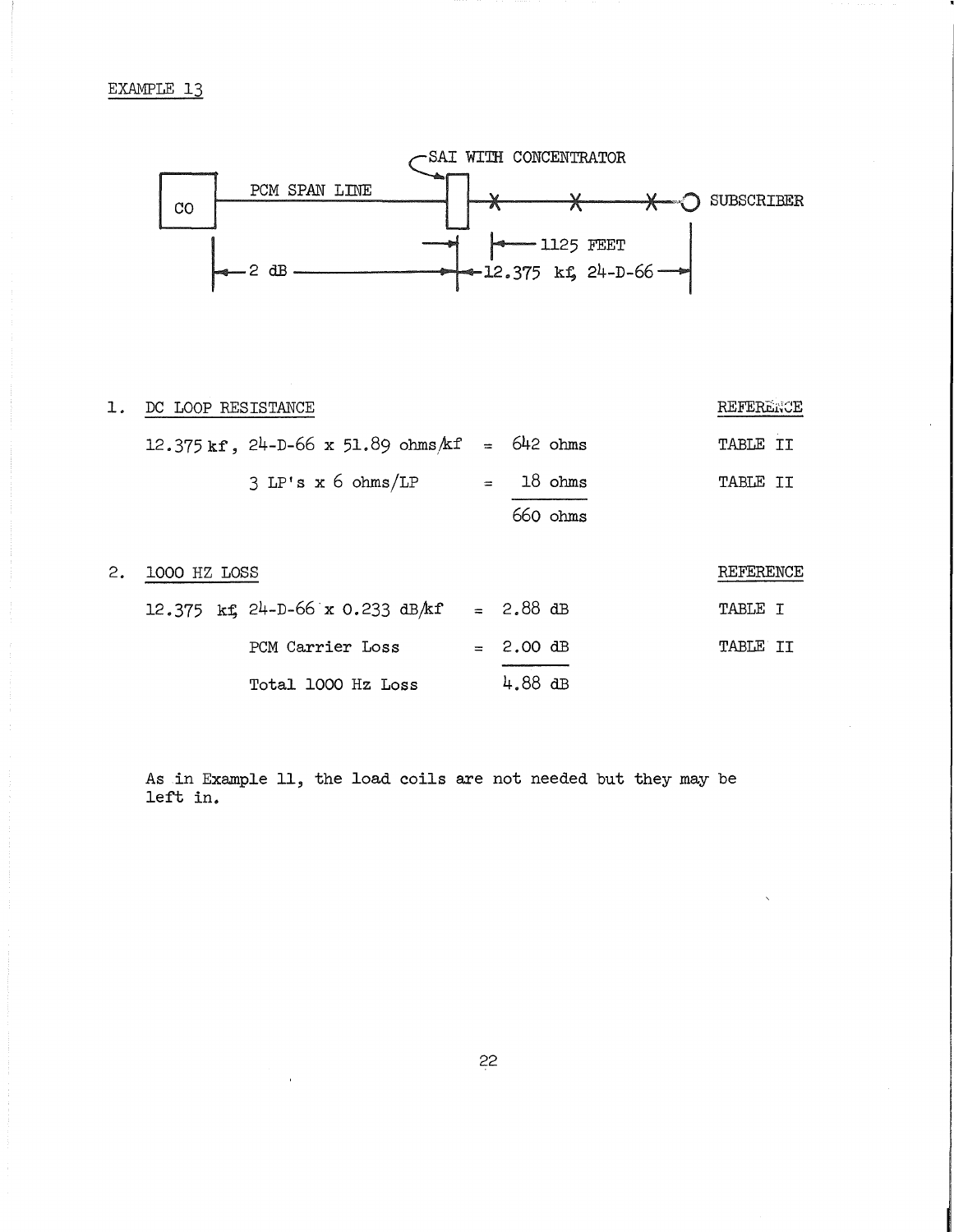

| DC LOOP RESISTANCE                     |     |               | REFERENCE       |
|----------------------------------------|-----|---------------|-----------------|
| $76.5$ kf, $24-D-66$ x 51.89 ohms/kf = |     | 3970 ohms     | TABLE II        |
| 17 LP's $x$ 6 ohms/LP                  | $=$ | 102 ohms      | <b>TABLE II</b> |
| 2 NRR                                  | $=$ | $120 \; ohms$ | <b>TABLE II</b> |
| Total Loop Resistance                  |     | 4192 chms     |                 |

| 2. 1000 HZ LOSS                             |                     | REFERENCE |
|---------------------------------------------|---------------------|-----------|
| $76.5$ kf, 24-D-66 x 0.233 dB/kf = 17.82 dB |                     | TABLE I   |
| NRG $2x(-7 dB)$                             | $= -14.00$ dB       | TABLE III |
| Total 1000 Hz Loss                          | $= 3.82 \text{ dB}$ |           |

This illustrates an exceptional case in which the PBX is located so great a distance from the central office that gain is required at both ends of the trunk.

23

一度  $\gamma$